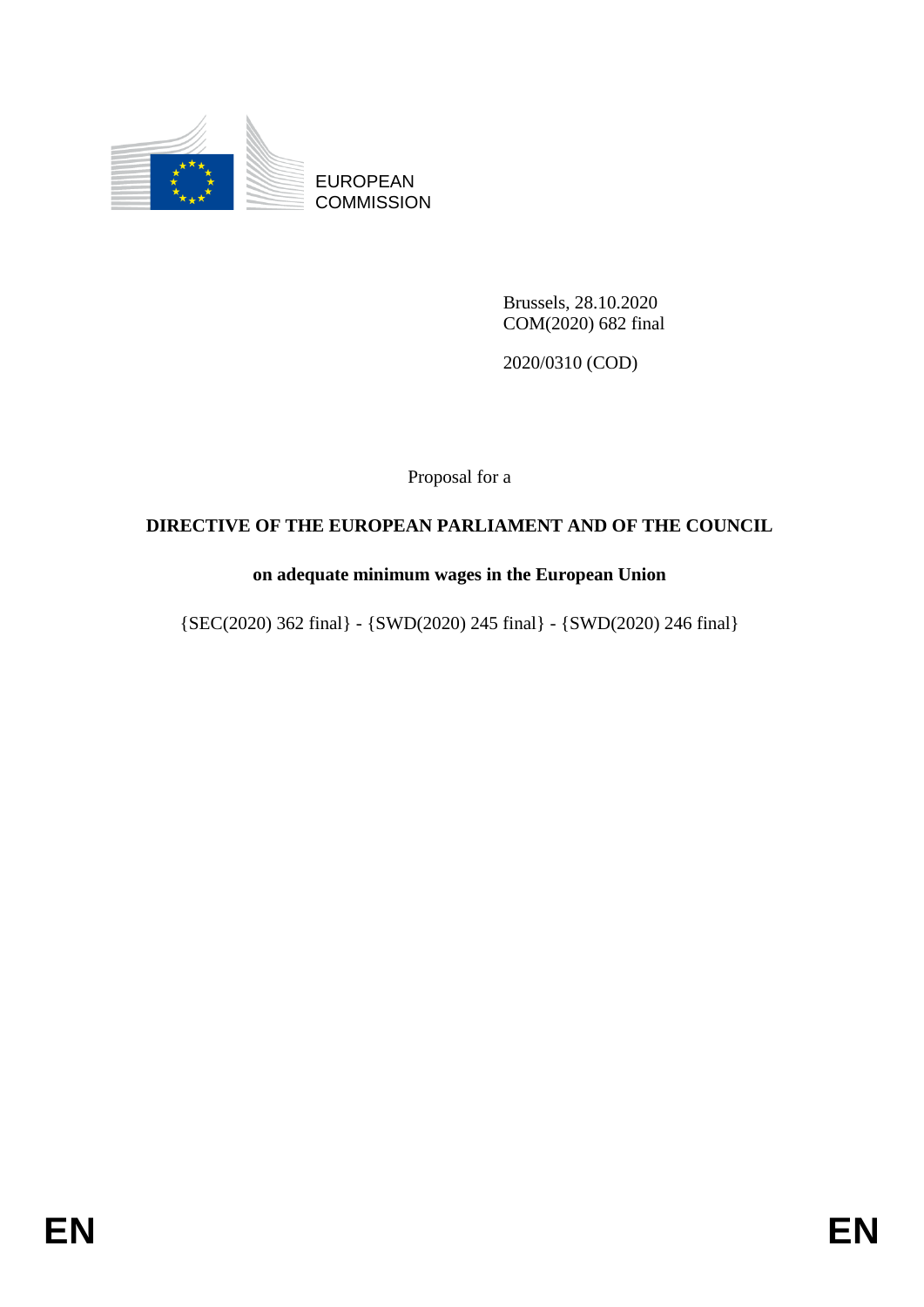# **EXPLANATORY MEMORANDUM**

### **1. CONTEXT OF THE PROPOSAL**

### **• Reasons for and objectives of the proposal**

Ensuring that workers in the Union earn adequate wages is essential to guarantee adequate working and living conditions, as well as to build fair and resilient economies and societies in line with the United Nations 2030 Agenda for Sustainable Development and its Sustainable Development Goals. Adequate wages are an essential component of the EU model of a social market economy. Convergence across Member States in this area contributes to the promise of shared prosperity in the Union.

In November 2017, the European Parliament, the Council and the Commission proclaimed the European Pillar of Social Rights (hereafter the Pillar) to deliver on Europe's promise of prosperity, progress and convergence, and make social Europe a reality for all. Principle 6 of the Pillar on 'Wages' calls for adequate minimum wages as well as for transparent and predictable wage setting to be put in place, according to national practices and respecting the autonomy of the social partners. The [Strategic Agenda for 2019-2024,](https://www.consilium.europa.eu/en/press/press-releases/2019/06/20/a-new-strategic-agenda-2019-2024/) agreed at the European Council in June 2019, called on the implementation of the Pillar at EU and national level.

The Political Guidelines for the Commission 2019-2024 announced an Action Plan to fully implement the Pillar, including an initiative on fair minimum wages. The Communication of 14 January 2020 on "Building a Strong Social Europe for Just Transitions"<sup>1</sup> set out a roadmap for the preparation of the Action Plan and confirmed the commitment to an initiative on minimum wages among the key actions to be pursued at EU level in this context. A first-stage consultation of the social partners on how to ensure adequate minimum wages for workers in the Union was launched on the same day<sup>2</sup>.

In her State of the Union address of September 2020, President von der Leyen stated that: *"The truth is that for too many people, work no longer pays. Dumping wages destroys the dignity of work, penalises the entrepreneur who pays decent wages and distorts fair competition in the Single Market. This is why the Commission will put forward a legal proposal to support Member States to set up a framework for minimum wages. Everyone must have access to minimum wages either through collective agreements or through statutory minimum wages."*

Better working and living conditions, including through adequate minimum wages, benefit both workers and businesses in the Union. Addressing large differences in the coverage and adequacy of minimum wages contributes to improving the fairness of the EU labour market, to stimulating productivity improvements and to promoting economic and social progress. Competition in the Single Market should be based on innovation and productivity improvements, as well as on high social standards.

In recent decades, low wages have not kept up with other wages in many Member States. Structural trends reshaping labour markets such as globalisation, digitalisation and the rise in non-standard forms of work, especially in the service sector, have led to an increased job polarisation resulting in turn in an increasing share of low-paid and low-skilled occupations,

<sup>1</sup> <sup>1</sup> Commission Communication, *Building a Strong Social Europe for Just Transitions,* COM(2020) 14 final

<sup>2</sup> Consultation document, First phase consultation of the Social Partners under A*rticle 154 TFEU on a possible action addressing the challenges related to fair minimum wages,* C(2020) 83 final.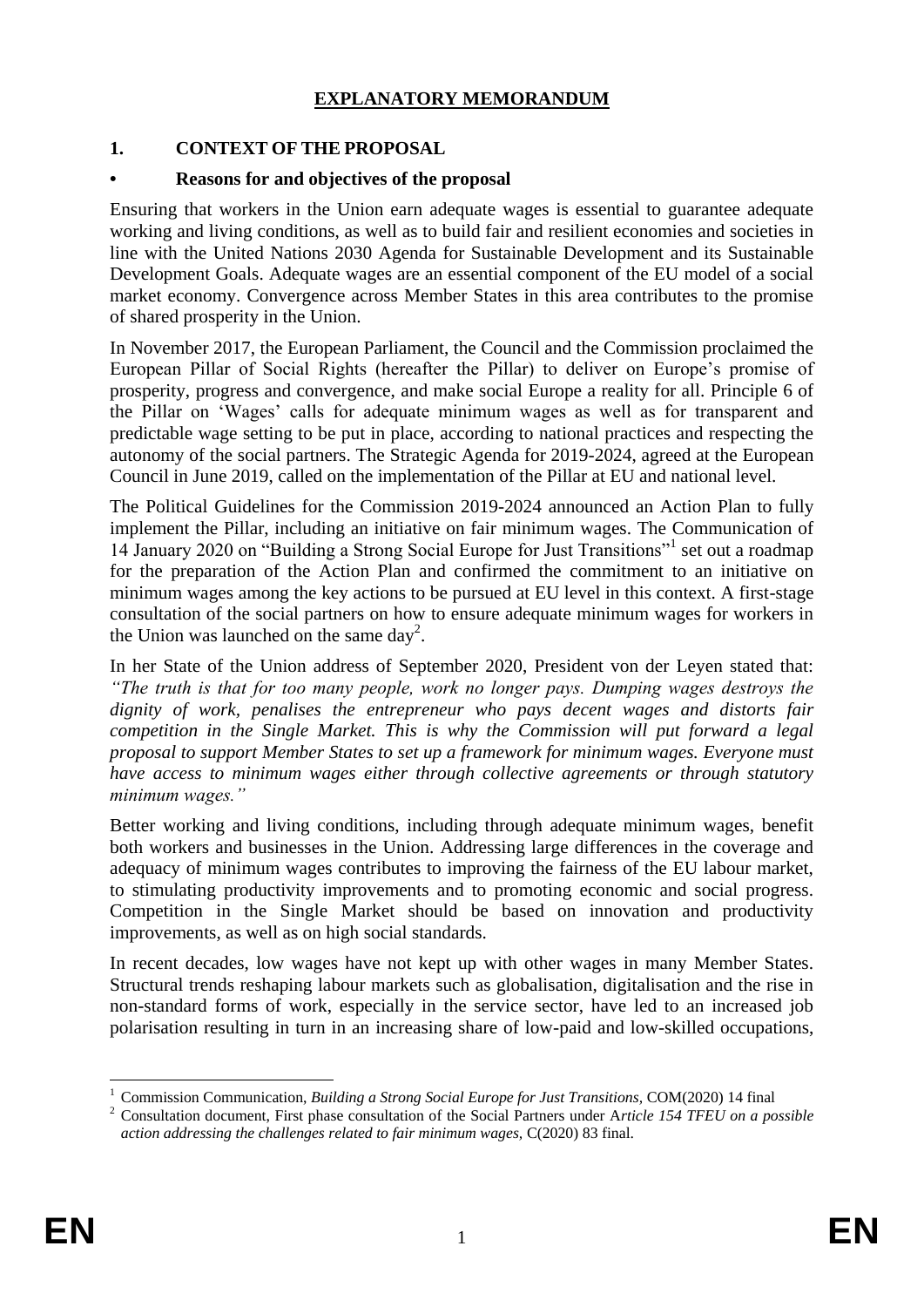and have contributed to an erosion of traditional collective bargaining structures. This has led to more in-work poverty and wage inequality.

The role of minimum wages becomes even more important during economic downturns. The Covid-19 crisis has particularly hit sectors with a higher share of low-wage workers such as retail and tourism and has had a stronger impact on the disadvantaged groups of the population. Ensuring workers in the Union have access to employment opportunities, and to adequate minimum wages is essential to support a sustainable and inclusive economic recovery.

Minimum wage protection can be provided by collective agreements (as is the case in 6 Member States) or by statutory minimum wages set by law (as is the case in 21 Member States).

When set at adequate levels, minimum wage protection ensures a decent living for workers, helps sustain domestic demand, strengthens incentives to work, and reduces in-work poverty and inequality at the lower end of the wage distribution. Minimum wage protection also supports gender equality, since more women than men earn wages at or around the minimum wage.

However, many workers are currently not protected by adequate minimum wages in the EU.

In the majority of Member States with national statutory minimum wages, minimum wages are too low vis-à-vis other wages or to provide a decent living, even if they have increased in recent years. National statutory minimum wages<sup>3</sup> are lower than  $60\%$  of the gross median wage and/or 50% of the gross average wage in almost all Member States<sup>4</sup>. In 2018, the statutory minimum wage did not provide sufficient income for a single minimum-wage earner to reach the at-risk-of-poverty threshold in nine Member States. In addition, specific groups of workers are excluded from the protection of national statutory minimum wages. Member States with a high collective bargaining coverage tend to have a low share of low-wage workers and high minimum wages. However, also in Member States relying exclusively on collective bargaining, some workers do not have access to minimum wage protection. The share of workers not covered is between 10% and 20% in four countries, and 55% in one country.

Against this background, the proposed Directive aims to ensure that the workers in the Union are protected by adequate minimum wages allowing for a decent living wherever they work. In order to reach this general objective, the proposal establishes a framework to improve the adequacy of minimum wages and to increase the access of workers to minimum wage protection. These objectives are relevant both for statutory minimum wage systems and for those relying on collective bargaining. The proposed Directive is designed to achieve these objectives while taking into account and fully respecting the specificities of national systems, national competencies, social partners' autonomy and contractual freedom. It is also designed in such a way to safeguard access to employment and take into account the effects on job creation and competitiveness, including for SMEs. It provides sufficient flexibility to take into account social and economic developments, including productivity and employment trends.

In order to reach these objectives, the proposed Directive aims at promoting collective bargaining on wages in all Member States. Collective bargaining plays a key role for adequate

<sup>1</sup>  $3$  The indicators and related reference values refer to monthly minimum wages.

<sup>4</sup> Adequacy indicators commonly used at international level, e.g. the Kaitz index, compare the minimum wage to the median wage or the average wage. In addition, a standard of decent living defined by the Council of Europe's compares the net minimum wage to the net average wage.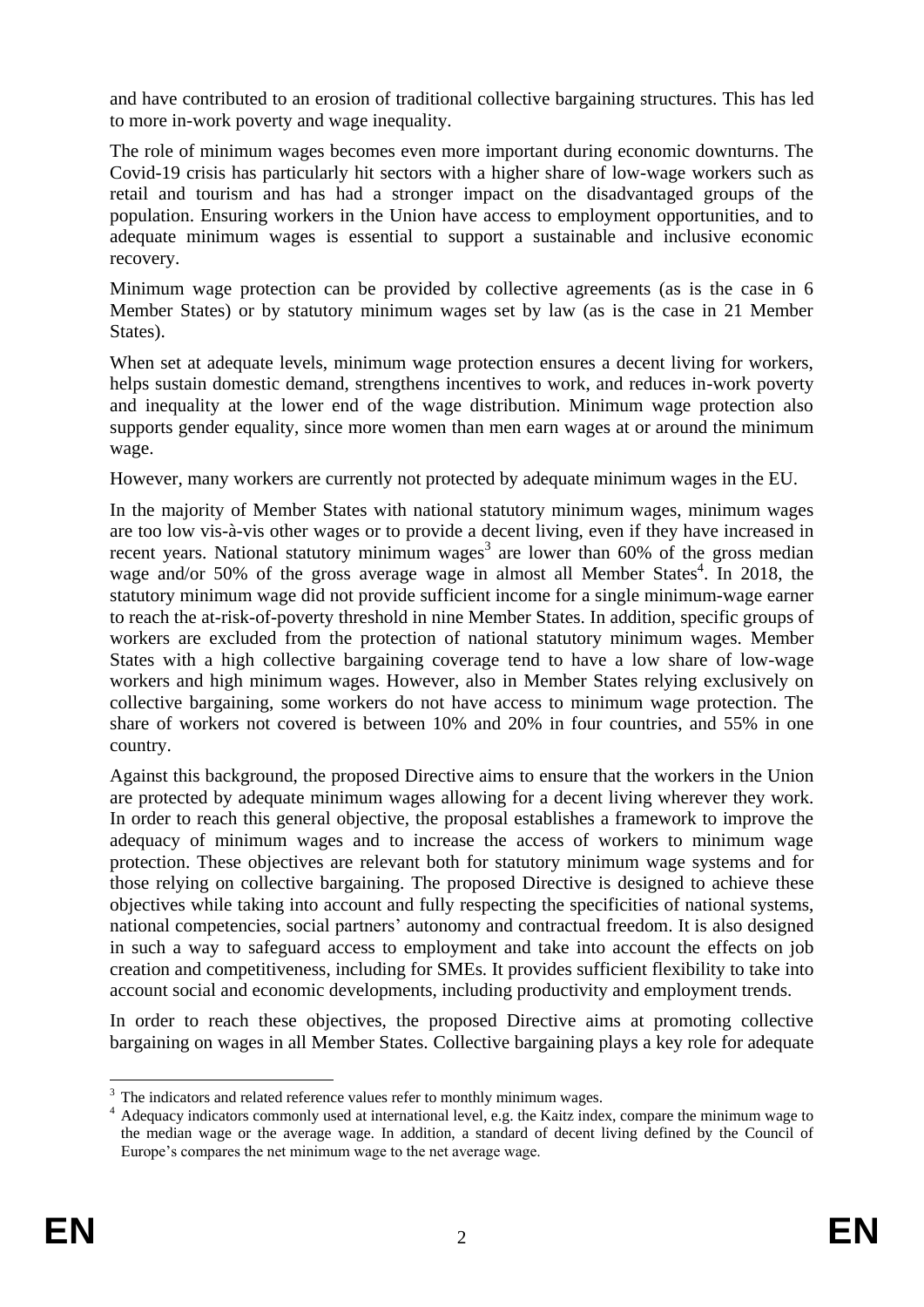minimum wage protection. The countries with high collective bargaining coverage tend to display a lower share of low-wage workers, higher minimum wages relative to the median wage, lower wage inequality and higher wages than the others. In the Member States where minimum wage protection is exclusively provided by collective agreements, its adequacy and the share of workers protected are directly determined by the features and functioning of the collective bargaining system. In Member States with statutory minimum wages, collective bargaining has also a strong effect on minimum wage adequacy. By affecting general wage developments, collective bargaining ensures wages above the minimum level set by law and induces improvements in the latter. It also pushes increases in productivity.

For the countries where statutory minimum wages exist, the proposed Directive aims at ensuring that Member States put in place the conditions for statutory minimum wages to be set at adequate levels, while taking into account socio-economic conditions as well as regional and sectoral differences. Criteria, defined in a clear and stable way and aiming at promoting adequacy, together with a governance framework providing for regular and timely updates and for an effective involvement of the social partners, help ensure adequacy of statutory minimum wages. The proposed Directive also aims at achieving further improvements in adequacy by limiting to a minimum the application of variations of statutory minimum wage rates for specific groups of workers or of deductions from the remuneration.

Finally, workers may not be adequately protected by minimum wages due to lack of compliance with the existing collective agreements or national legal provisions. Ensuring compliance and effective enforcement is essential for workers to benefit from effective access to minimum wage protection and businesses to be protected from unfair competition. Therefore, the proposed Directive aims at promoting compliance as well as strengthening enforcement and monitoring in all Member States in a proportionate way, so it does not create excessive and disproportionate administrative burden for Union businesses, including small, medium-size and micro enterprises.

# **• Consistency with existing policy provisions in the policy area**

Guideline 5 of Council Decision (EU)  $2020/1512/EU<sup>5</sup>$  calls on Member States, including those with national statutory minimum wages, to ensure an effective involvement of social partners in wage setting, providing for fair wages that enable a decent standard of living and allowing for an adequate responsiveness of wages to productivity developments, with a view to upward convergence. The Guideline also calls on Member States to promote social dialogue and collective bargaining on wage setting. It also calls on Member States and social partners to ensure that all workers have adequate and fair wages by benefitting from collective agreements or adequate statutory minimum wages, and taking into account their impact on competitiveness, job creation and in-work poverty. The general aim of the proposal is to ensure that the workers in the Union are protected by adequate minimum wages. Its goals include the promotion of collective bargaining, supporting the involvement of social partners, and the establishment of clear and stable criteria, that support statutory minimum wage adequacy.

Directive  $2019/1152/EU^6$  calls for informing workers of the essential aspects of their jobs including remuneration. The proposed Directive provides for Member States to define clear and stable criteria, ensure regular and timely updates of statutory minimum wages, as well as

<sup>1</sup> <sup>5</sup> Council Decision (EU) 2020/1512/EU of 13 October 2020 on *guidelines for the employment policies of the Member States*.

<sup>6</sup> Directive (EU) 2019/1152/EU of the European Parliament and the Council of 20 June 2019 *on transparent and predictable working conditions in the European Union.*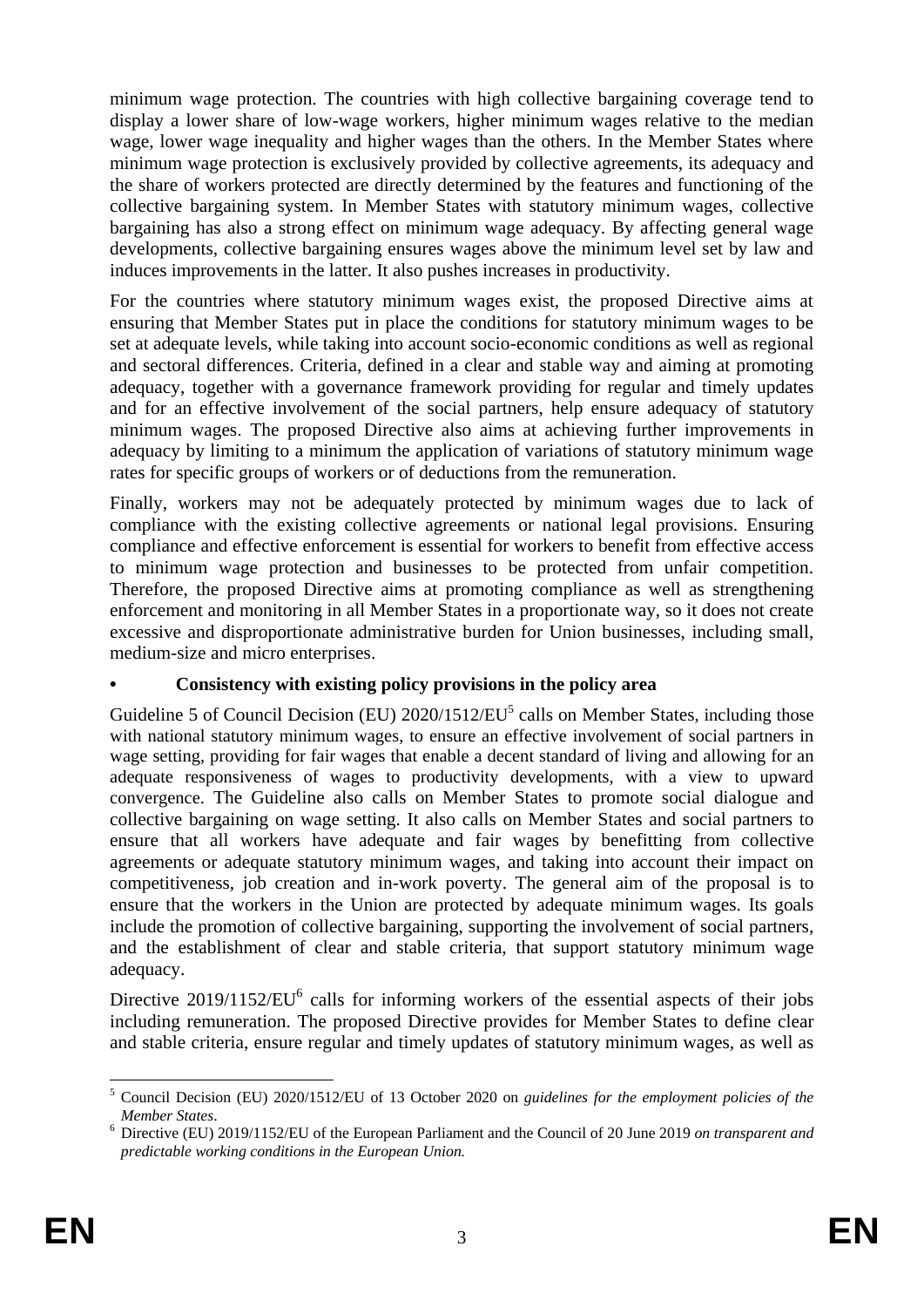an effective involvement of the social partners, hence making developments in statutory minimum wage more transparent.

Directive  $2014/67/EU<sup>7</sup>$  provides for improving the access to information for posted workers, in particular, by putting in place single official national websites on posting. It also requires, that the relevant information covers the different minimum rates of pay and their constituent elements in case terms and conditions of employment are laid down in collective agreements in accordance with Directive 96/71. Directive 2014/67/EU also provides for a sub-contracting liability mechanism to be set up covering at least the construction sector and the minimum rates of pay. Easy access to information on the statutory minimum rates of pay as foreseen in Directive 2014/67/EU supports the objectives of this proposal, namely to ensure adequate minimum wage protection in the EU. By strengthening the enforcement of statutory minimum wage frameworks, supporting the development of reliable monitoring and data collection systems and by providing access to effective dispute resolution mechanisms and right to redress to workers, the proposed Directive also contributes to the objectives of Directive 2014/67/EU.

Directive  $2006/54/EC^8$  aims to ensure the implementation of the principle of equal opportunities and equal treatment of men and women in matters of employment and occupation. The majority of minimum wage earners being women, this proposal supports gender equality and the reduction of the gender pay gap by setting a framework for adequate minimum wages in the EU. Therefore, the proposed Directive indirectly contributes to the effective implementation of the policy objectives of Directive 2006/54/EC.

Directive  $2000/78/EC^9$  prohibits direct or indirect discrimination in employment, notably based on age, in relation to working conditions including pay (Article 3(c)). It allows for differences of treatment if objectively and reasonably justified by a legitimate aim such as employment policy or vocational training objectives. The proposed Directive is consistent with this approach as it requires variations in the rates of statutory minimum wages to be kept to a minimum and, if relevant and objectively and reasonably justified by a legitimate aim, to be non-discriminatory, proportionate and limited in time.

The Commission Recommendation of 3 October 2008 on the active inclusion of people excluded from the labour market<sup>10</sup> puts the promotion of quality jobs through adequate income support and inclusive labour market policies, including pay and working conditions, at the centre of Union and Member States' action, with a view to preventing in-work poverty. The proposed Directive aims at improving working conditions and reducing in-work poverty by establishing a framework for adequate minimum wage levels and access to minimum wage protection provided by collective agreements or set in legal provisions.

<sup>1</sup> <sup>7</sup> Directive (EU) 2014/67/EU of the European Parliament and the Council of 15 May 2014 *on the enforcement of Directive 96/71/EC concerning the posting of workers in the framework of the provision of services and amending Regulation (EU) No 1024/2012 on administrative cooperation through the Internal Market Information System ('the IMI Regulation').*

<sup>8</sup> Directive 2006/54/EC of the European Parliament and the Council of 5 July 2006 *on the implementation of the principle of equal opportunities and equal treatment of men and women in matters of employment and occupation (recast).*

<sup>9</sup> Council Directive 2000/78/EC of 27 November 2000 *establishing a general framework for equal treatment in employment and occupation*.

<sup>&</sup>lt;sup>10</sup>Commission Recommendation of 3 October 2008 *on the active inclusion of people excluded from the labour market* (2008/867/EC).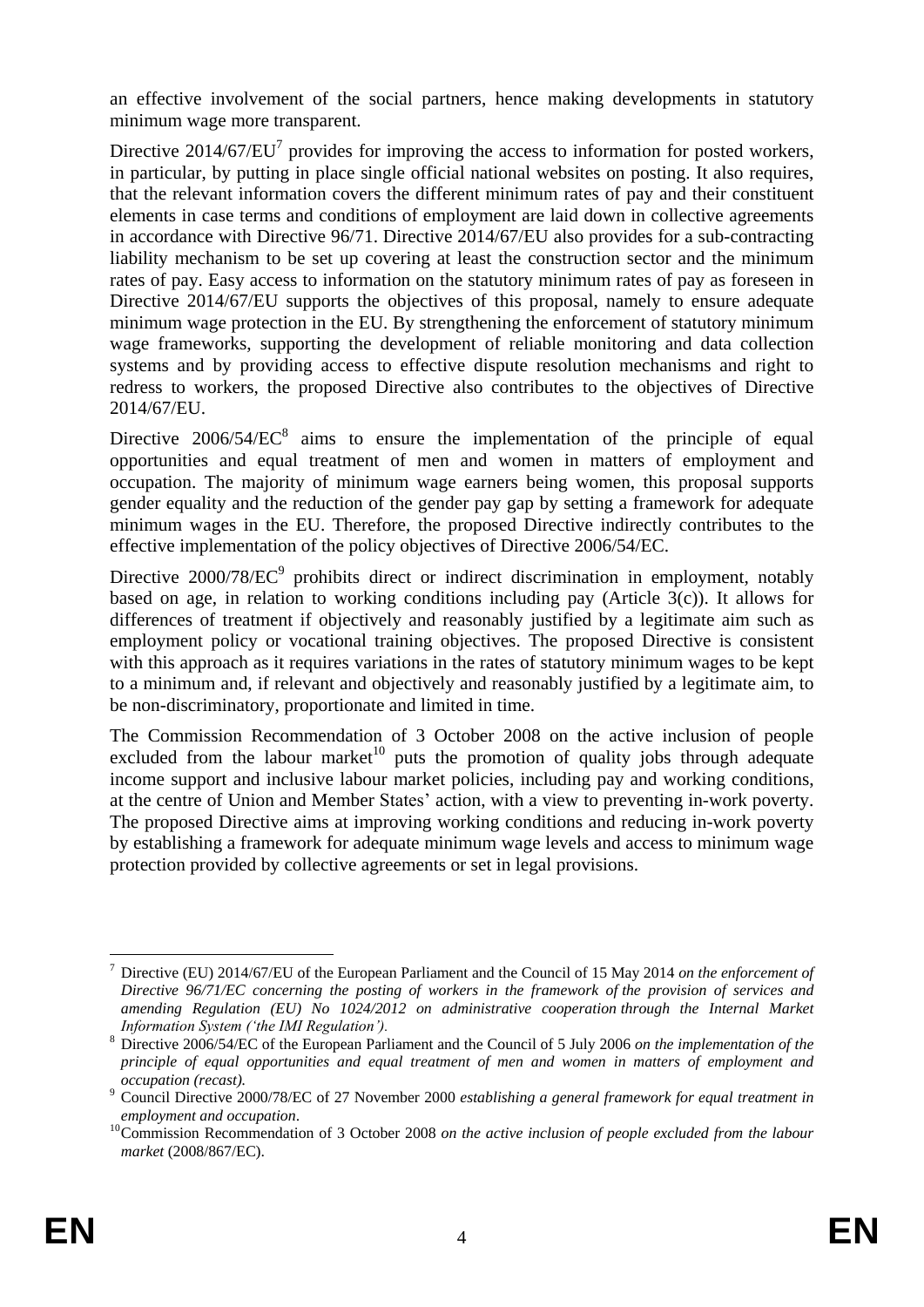The proposed Directive directly refers to the 'social clause' of Directive  $2014/24/EU<sup>11</sup>$  on public procurement, which can be also found in related Directive  $2014/23/EU<sup>12</sup>$  and Directive  $2014/25/EU<sup>13</sup>$ . The referred 'social clause' requires Member States to take measures to ensure that economic operators comply with the applicable labour law obligations in the performance of public procurement and concession contracts. To this end, the proposed Directive requires Member States to take appropriate measures to ensure that in the performance of public or concession contracts economic operators comply with the wages set in relevant collective agreements or with the statutory minimum wages when they exist. This can contribute to strengthening the enforcement of the requirements set in the 'social clause' of the aforementioned Directives.

The content of the above-mentioned acts has been duly analysed and taken into account during the preparation process of the proposed Directive. As a result, the proposal is, on the one hand, coherent with the existing provisions and, on the other hand, introduces legislative developments necessary to achieve the Union's goals.

# **• Consistency with other Union policies**

The proposed Directive will contribute to the goals of the Union of promoting the well-being of its peoples, developing a highly competitive social market economy (Article 3 TFEU) and promoting improved living and working conditions (Article 151 TFEU). It also addresses the rights set out in the Charter of Fundamental Rights of the EU in relation to workers' right to fair and just working conditions (Article 31). The proposed Directive equally contributes to implementing the following principles of the European Pillar of Social Rights:

- Principle 6 (Wages): In line with this principle, the proposal is intended to ensure adequate minimum wages, so that workers in the Union have the right to fair wages that provide for a decent standard of living, in full respect of national traditions and social partners' autonomy. It also provides for statutory minimum wages to be set in a transparent and predictable way.
- Principle 8 (Social dialogue and involvement of workers): The proposal aims at promoting collective bargaining on wage setting with a view to foster minimum wage protection provided by collective agreements and promote the involvement of social partners in setting, updating, and implementing statutory minimum wages.
- Principle 2 (Gender equality): As the majority of minimum wage earners are women, by supporting adequate minimum wages, the proposal will support gender equality and contribute to the reduction of the gender pay gap.
- Principle 3 (Equal Opportunities): Everyone has the right to equal treatment and opportunities regarding employment regardless of gender, age, racial or ethnic origin, religion or belief, disability or sexual orientation. By aiming at ensuring access to adequate minimum wage protection for the workers in the

<sup>1</sup> <sup>11</sup>Directive 2014/24/EU of the European Parliament and the Council of 26 February 2014 *on public procurement and repealing Directive 2004/18/EC*.

<sup>&</sup>lt;sup>12</sup>Directive 2014/23/EU of the European Parliament and the Council of 26 February 2014 *on the award of concession of contracts*.

<sup>&</sup>lt;sup>13</sup>Directive 2014/25/EU of the European Parliament and the Council of 26 February 2014 *on procurement by entities operating in the water, energy, transport and postal services sectors and repealing Directive 2004/17/EC*.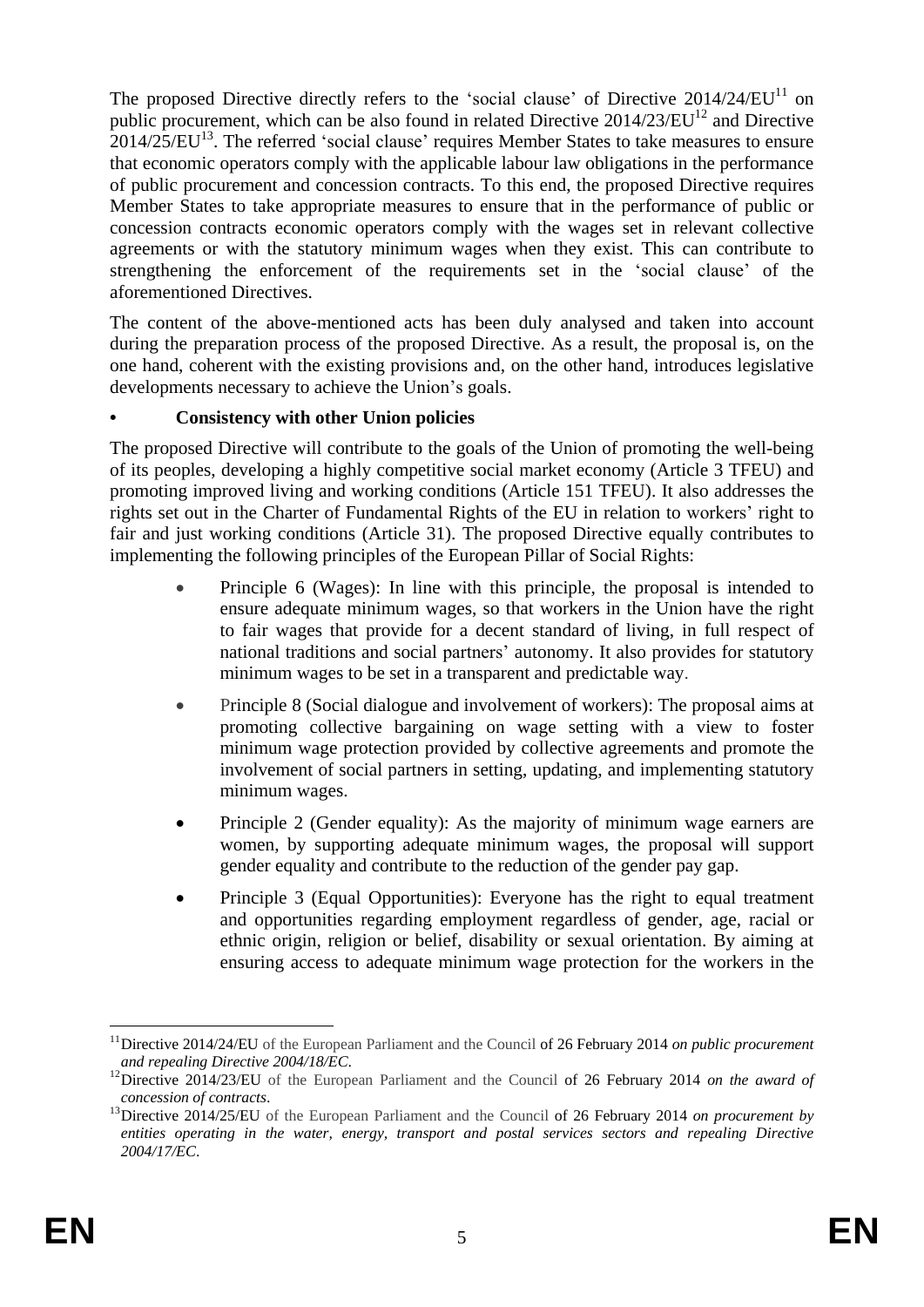Union, the proposal will help ensure equal treatment and foster equal opportunities in employment.

The proposed Directive is also coherent with the European Semester priorities. In line with Employment Guideline 5, the initiative supports the call made to Member States in the Annual Sustainable Growth Strategy  $2021^{14}$  to adopt measures to ensure fair working conditions. In addition, it also supports the goals set in the Annual Sustainable Growth Strategy  $2020^{15}$ , according to which, in the context of growing social divides, ensuring that each worker in the Union earns a fair wage is an important policy objective. It is also consistent with the Country-Specific Recommendations issued to some Member States since  $2011^{16}$ .

# **2. LEGAL BASIS, SUBSIDIARITY AND PROPORTIONALITY**

# **• Legal basis**

The proposed Directive is based on Article  $153(1)$  (b) of Treaty on the Functioning of the European Union (TFEU), which prescribes the Union to support and complement the activities of Member States in the field of working conditions, within the boundaries of the principles of subsidiarity and proportionality (Article 5(3) and 5(4) TEU). Since it does not contain measures directly affecting the level of pay, it fully respects the limits imposed to Union action by Article 153(5) TFEU.

Article 153(2) allows setting minimum requirements by the means of directives, while avoiding imposing administrative, financial and legal constraints in a way which would hold back the creation and development of small and medium-sized undertakings.

# **• Subsidiarity (for non-exclusive competence)**

Having access to a minimum wage guaranteeing a decent standard of living is a pivotal element of adequate working conditions. While pay at national level falls unequivocally under the competence of the Member States, the large differences in standards for accessing an adequate minimum wage are part of working conditions, and create important discrepancies in the Single Market, which can be best addressed at Union level.

Workers in the majority of Member States are affected by insufficient adequacy and/or gaps in coverage of minimum wage protection. These problems affect workers both in the countries with statutory minimum wages and in those relying on collective bargaining. Moreover, more workers are likely to be affected in the future due to the secular decline in collective bargaining and to an increasing polarisation of the labour markets. Looking forward, this creates challenges for building a level playing field in the Single Market and ensuring that competition is based on high social standards, innovation and productivity improvements.

Minimum wage policies have been subject to multilateral surveillance within the European Semester, and the EU has issued policy guidance to selected Member States. Nevertheless, while over the last years several Member States have taken steps towards improving their minimum wage systems, national action has not been enough to address the problem of insufficient adequacy and/or coverage of minimum wage protection. Without policy action at

<sup>&</sup>lt;u>.</u>  $14$ Commission Communication COM(2020) 575 final.

<sup>15</sup>Commission Communication COM(2019) 650 final.

<sup>&</sup>lt;sup>16</sup>See Annex A12.11 of the Impact Assessment.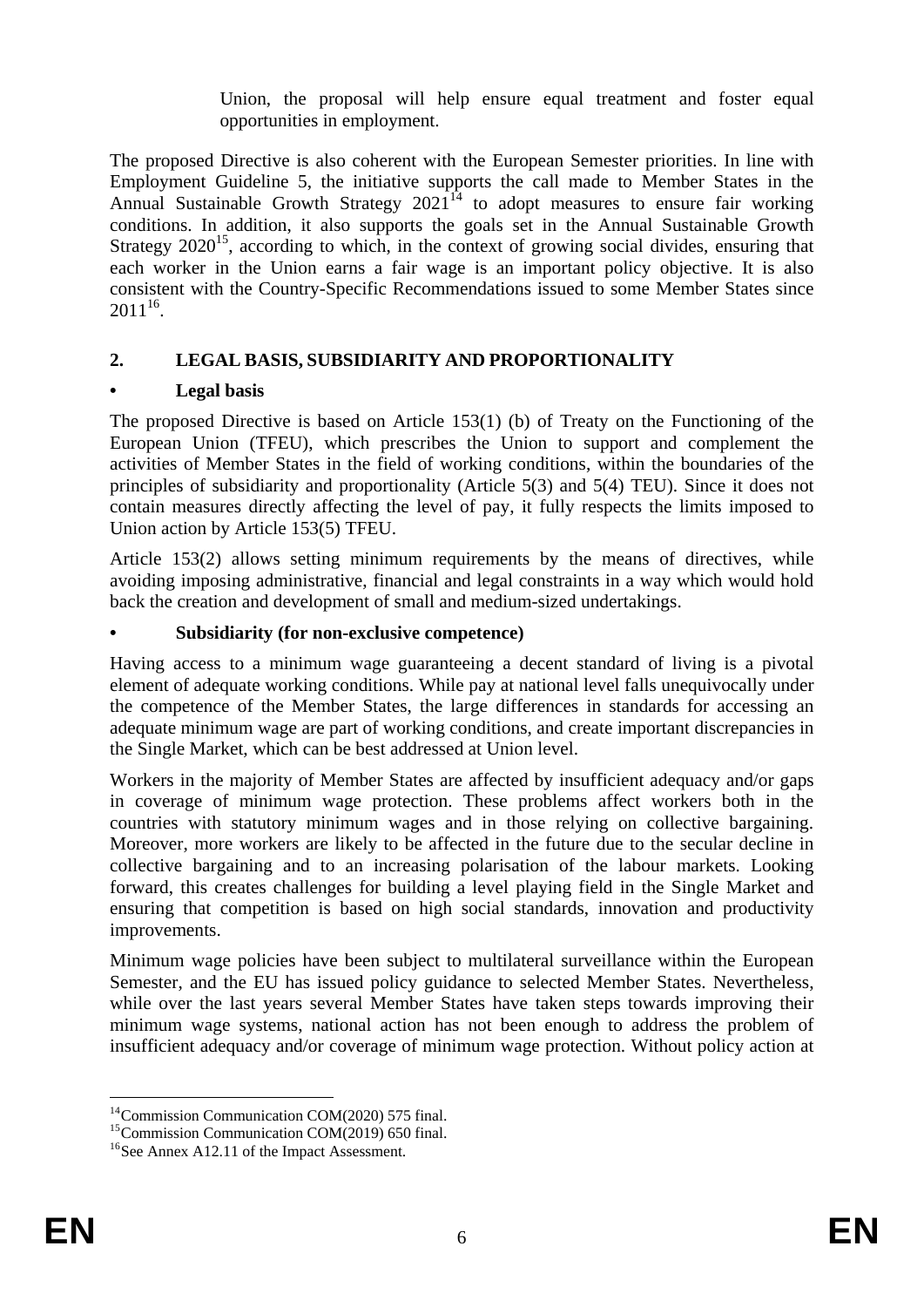EU level, individual countries may be little inclined to improve their minimum wage settings because of the perception that this could negatively affect their external cost competitiveness.

Action at EU level will be more effective in strengthening minimum wage setting systems than action at national level. It will set clearer expectations, ensure that progress is not partial or uneven, and reinforce trust among Member States and social partners. This will help provide the necessary momentum for reforming minimum wage setting mechanisms at national level. Action at EU level will therefore contribute to ensuring a level playing field in the Single Market by helping address large differences in the coverage and adequacy of minimum wages that are not justified by underlying economic conditions. This cannot be sufficiently achieved by uncoordinated action by the Member States.

The proposed Directive sets a framework for minimum standards and respects Member States' competences to set higher standards, without prejudice to the role Member States may entrust to social partners, according to national traditions and in full respect of social partners' contractual freedom. In line with Article 153(2) (b) TFEU, the proposed Directive will support and complement the activities of the Member States through minimum requirements for gradual implementation.

# **• Proportionality**

The proposed Directive provides for minimum standards thus ensuring that the degree of intervention will be kept to the minimum necessary in order to reach the objectives of the proposal. Member States which have already in place more favourable provisions than those put forward in this proposed Directive will not have to change their minimum wage setting systems. Member States may also decide to go beyond the minimum standards set out in the proposed Directive.

The proposal respects well-established national traditions in minimum wage setting. In particular, it fully respects the competences of Member State and social partners to determine the level of their minimum wages in line with Art 153(5) TFEU. Minimum wage protection will continue to be provided through collective agreements or through legal provisions, in full respect of national competences and social partners' contractual freedom.

Moreover, the proposed Directive allows Member States to implement its provisions, notably those related to collective bargaining and statutory minimum wages, taking into account their national economic circumstances and the specificities of their minimum wage setting systems.

Therefore, the proposal leaves as much scope for national decisions as possible, whilst still achieving the objectives of improving working conditions by establishing a framework for workers in the Union to have access to minimum wage protection. The principle of proportionality is respected considering the size and nature of the identified problems.

# **• Choice of the instrument**

Article 153(2) (b) TFEU in combination with 153(1) (b) TFEU foresees explicitly that Directives may be used for establishing minimum requirements concerning working conditions to be gradually implemented by Member States.

# **3. RESULTS OF EX-POST EVALUATIONS, STAKEHOLDER CONSULTATIONS AND IMPACT ASSESSMENTS**

# **• Stakeholder consultations**

In line with Article 154 TFEU, the Commission has carried out a two-stage consultation of the social partners on possible EU action in the area of minimum wages: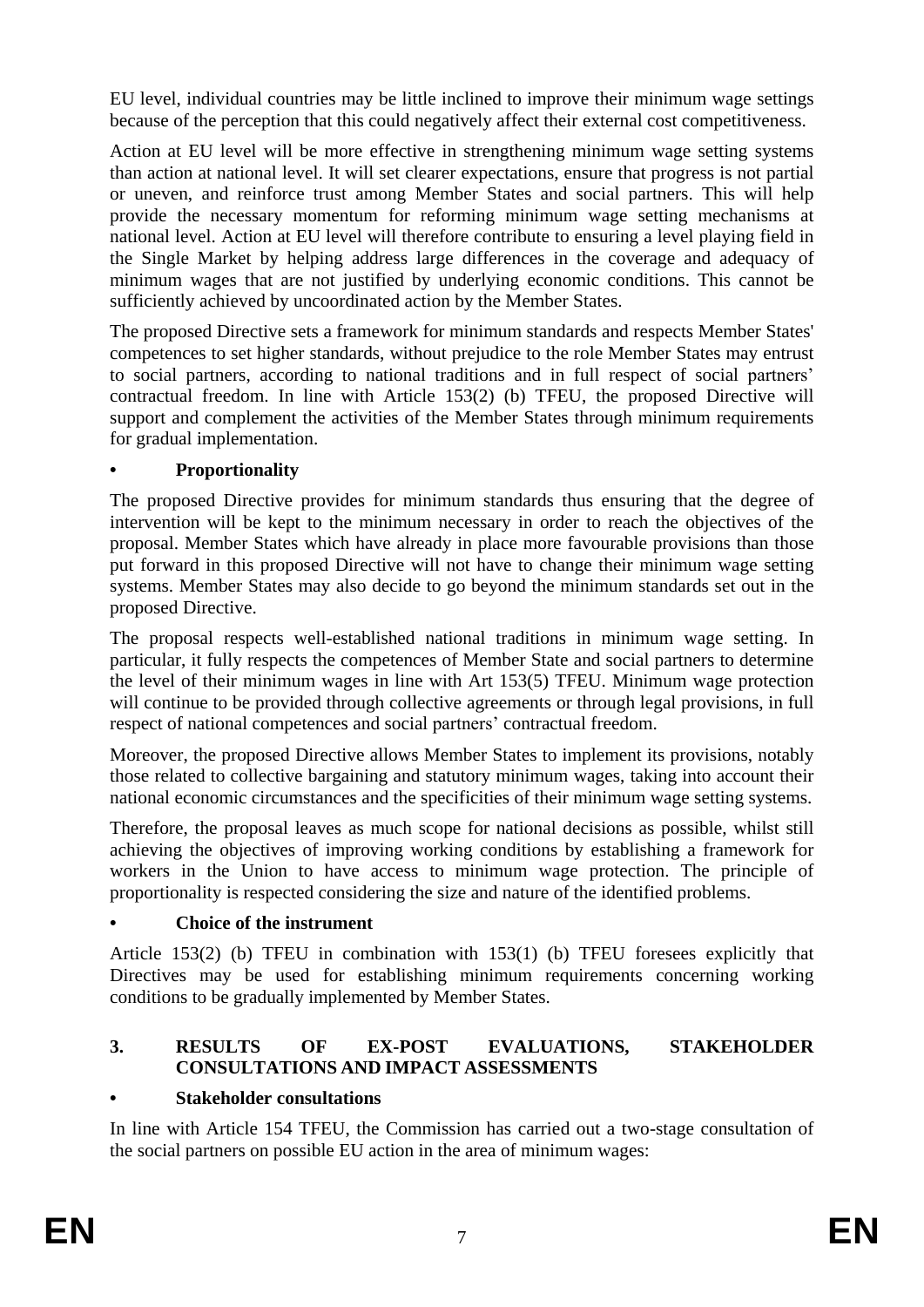- In the first stage, between 14 January and 25 February 2020, the Commission consulted social partners on the need for an initiative on minimum wages, and its possible direction $17$ .
- In the second stage, between 3 June and 4 September 2020, the Commission consulted social partners on the content and legal instrument of the envisaged  $proposal<sup>18</sup>$ .

Workers' organisations generally agreed with the objectives and possible content of the initiative, as identified in the second-stage consultation document. They stressed that national traditions and social partners' autonomy should be respected. Employers' organisations generally showed support for most of the objectives and possible direction of an EU initiative, stated in the consultation document. However, some of them questioned the added value of EU regulatory action regarding minimum wage setting in view of the diversity of national frameworks and stressed that the competences of Member States and/or social partners need to be fully respected.

While the trade unions called on the Commission to propose a Directive with binding minimum requirements, none of the employers' organisations was in favour of a binding directive in the area of minimum wages.

There was no agreement among social partners to enter into negotiations to conclude an agreement at Union level, as foreseen in Article 155 TFEU.

Public views were also collected through the replies to the Standard Eurobarometer 92 (Autumn 2019), which included questions about the European Union's priorities (including the minimum wage).

Targeted exchanges of views with the Member States have been carried out through the following Council Committees: the Employment Committee, the Social Protection Committees, and the Economic Policy Committee<sup>19</sup>. The European Parliament<sup>20</sup> and the European Economic and Social Committee<sup>21</sup> have also adopted opinions of relevance for an EU initiative on adequate minimum wages<sup>22</sup>.

# **• Collection and use of expertise**

The Commission contracted studies from external experts to gather evidence that was used to support the impact assessment. This included:

- A study on "Indexation of statutory minimum wage" by Diane Delaurens and Etienne Wasmer<sup>23</sup>;
- A study on "Effects of statutory minimum wages on small and medium-sized enterprises" by Attila Lindner, University College London<sup>24</sup>;

<u>.</u>

<sup>&</sup>lt;sup>17</sup> Consultation Document, First phase consultation of the Social Partners under Article 154 TFEU on a possible *action addressing the challenges related to fair minimum wages* C(2020) 83 final.

<sup>&</sup>lt;sup>18</sup>Consultation Document, Second phase consultation of the Social Partners on a possible action *addressing the challenges related* to *fair minimum wages,* C(2020) 3570 final, accompanied by Staff Working Document SWD(2020) 105 final.

 $^{19}$ See Annex A.2.3 of the Impact Assessment.

<sup>20</sup>European Parliament Resolution of 10 October 2019 on *Employment and social policies of the euro area*, 2019/2111.

<sup>&</sup>lt;sup>21</sup>EESC opinion of 18 September 2020 on Decent minimum wages across Europe, SOC/632.

<sup>&</sup>lt;sup>22</sup>See Annex A.2.4 of the Impact Assessment.

<sup>&</sup>lt;sup>23</sup>Study produced by an external contractor, commissioned mid-2019 for the purposes of preparing the Impact Assessment.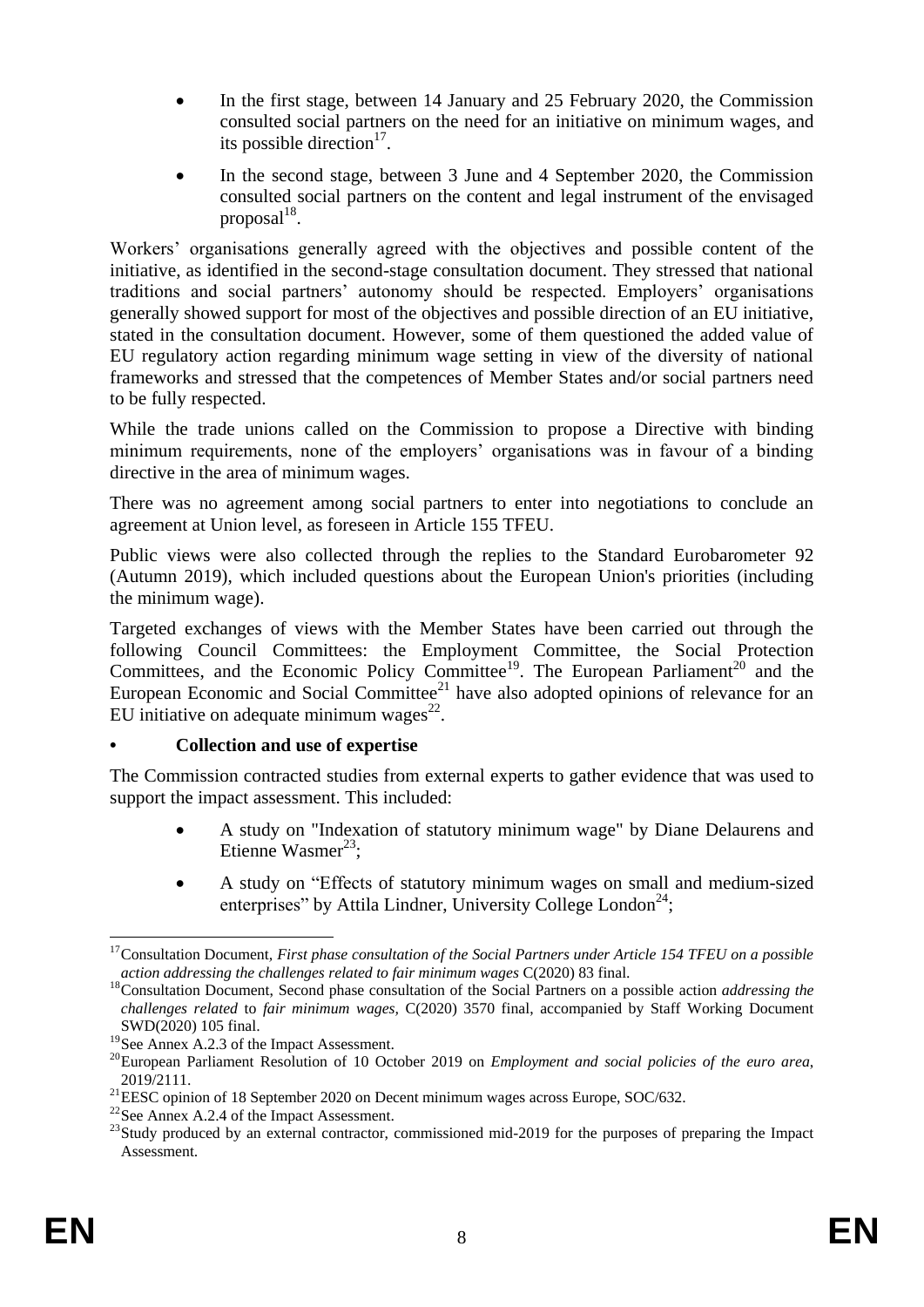A study on "Effects of collectively agreed minimum wages in the Nordic countries" by Per Skedinger, Research Institute of Industrial Economics  $\text{(IFN)}^{25}$ .

The Commission additionally drew on its existing contracts to gather evidence that was used to support this impact assessment. This included:

- A set of expert reports on the minimum wage setting systems of EU Member States (one expert report for each Member State) provided by the European Centre of Expertise (ECE);
- Simulations, within the framework of an existing contract, with the OECD taxbenefit model on adequacy indicators and incentive effects of minimum wages.

Within the existing cooperation framework with Eurofound, the Commission requested and received:

 Three country reports on the setting and adequacy of minimum wages as well as related policy debates focusing, respectively, on Austria, Italy and Cyprus.

The Commission's assessment has also relied on its mapping of policies in Member States, and the review of literature and related policy debates in the field. Moreover, analytical inputs were provided by different Directorates-General of the European Commission<sup>26</sup>. In particular, microsimulation analysis of economic, social and fiscal impacts of minimum wages has been conducted using the Euromod model. Moreover, model-based simulations to assess the macroeconomic impact of minimum wages have been conducted using the QUEST model. Finally, an analysis of the characteristics of minimum wage and low-wage earners has been conducted based on anonymised individual data from the EU-SILC and EU-SES surveys.

### **• Impact assessment**

Following the policy on Better Regulation the Commission carried out an Impact Assessment of several policy options. This work was supported by structured consultation within the Commission via an Inter-Service Steering Group.

The Impact Assessment was presented to and discussed with the Regulatory Scrutiny Board (RSB). Recommendations made by the RSB in its first (negative) opinion of 2 October 2020 were notably addressed by: (i) better distinguishing to what extent the problems, specific objectives, proposed solutions, and their impacts apply to the different types of minimum wage setting systems; (ii) further clarifying how the problem analysis assesses the inadequacy of minimum wages across Member States; (iii) further substantiating how the legislative initiative is in line with the chosen legal base and the subsidiarity and proportionality principles; and (iv) clarifying the rationale behind the composition of the assessed policy packages. To address the reservations raised by the Board in its second opinion (positive opinion with reservations) of 14 October 2020, the Impact Assessment Report has further clarified a number of elements: the rationale behind the composition of option packages, the most relevant measures for the success of each option package, the impacts on SMEs, the

<u>.</u>

 $^{24}$ Study produced by an external contractor, commissioned mid-2019 for the purposes of preparing the Impact Assessment

<sup>&</sup>lt;sup>25</sup>Study produced by an external contractor, commissioned mid-2019 for the purposes of preparing the Impact Assessment

<sup>&</sup>lt;sup>26</sup>Directorate-General for Employment, Social Affairs and Inclusion, Directorate-General Economic and Financial Affairs, and the Joint Research Centre.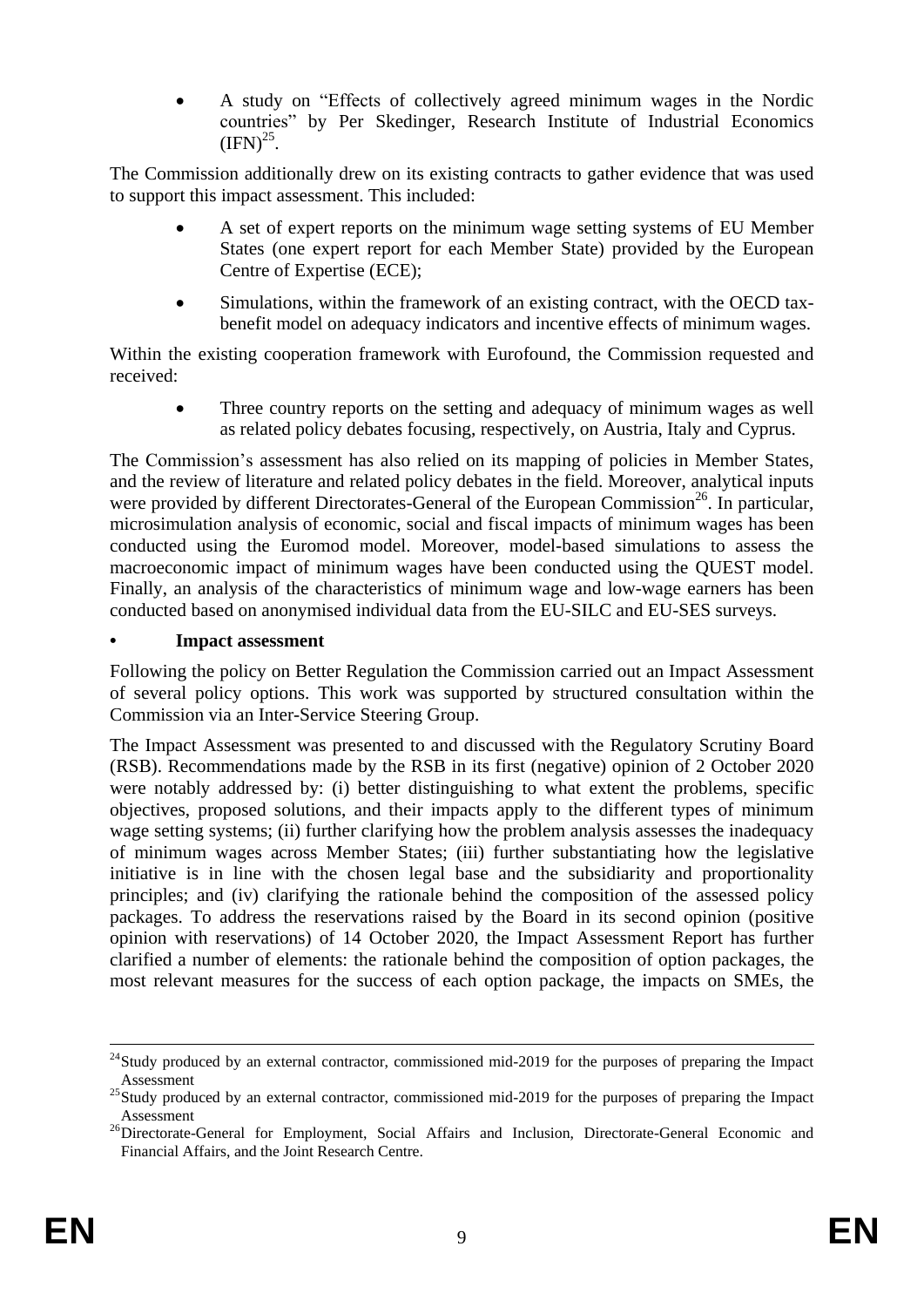choice of the preferred package and its implications for countries relying on collective bargaining $2^7$ .

Throughout the Impact Assessment work, a range of measures were considered across all important areas for addressing the insufficient adequacy and gaps in coverage of minimum wages. The Impact Assessment examined three policy packages, each being composed of a combination of different measures. Following an assessment of their effectiveness, efficiency and coherence, a preferred package was identified.

The preferred package asks all Member States to support collective bargaining on wage setting, in particular when collective bargaining coverage is low, as well as to strengthen the enforcement of minimum wages and the monitoring of their adequacy and coverage. In addition, for Member States with statutory minimum wages, it requires the use of clear and stable criteria to guide the setting and updating of minimum wages and an enhanced role of social partners. Moreover, it limits the use of deductions to and variations in statutory minimum wages to a strict minimum.

This package has been assessed in the Impact Assessment as the most effective, efficient and coherent. The quantitative analysis carried out on a scenario based on a hypothetical increase of minimum wages to 60% of the gross median wage shows that it would improve the adequacy of minimum wages in about half of the Member States. Between 10 and 20 million workers would benefit from these improvements. In several countries, improvements in minimum wage protection would result in a reduction of in-work poverty and wage inequality by over 10% and a reduction in the gender pay gap by about  $5\%$  or more<sup>28</sup>. They are also expected to improve work incentives, as well as to support gender equality and help reduce the gender pay gap as the majority of minimum wage earners (about 60% in the EU) are women.

The expected economic impacts include increased labour costs for firms, increased prices and, to a lesser extent, lower profits. The impact on firms would be mitigated by increases in the consumption of low-wage earners, which would support domestic demand. Firms, in particular SMEs, would also benefit from more gradual and predictable minimum wage increases, which would improve the business environment.

The possible negative impact on employment is expected to be limited. It would remain below  $0.5\%$  of total employment in most cases, but would reach 1% in three Member States<sup>29</sup>. The benefits of an improved minimum wage protection for the concerned workers would greatly outweigh the possible negative employment impact on these workers.

In addition, impacts on aggregate competitiveness are expected to be small. The preferred package includes sufficient flexibility to allow Member States to determine the pace of improving the adequacy of minimum wages in light of economic conditions and risks, including to specific sectors, regions and SMEs.

# **• Fundamental rights**

The objectives of the proposed Directive are in line with the Charter of Fundamental Rights of the European Union, in particular Article 31(1) on fair and just working conditions, which

<sup>&</sup>lt;u>.</u>  $27$ See Annex I of the Impact Assessment.

<sup>&</sup>lt;sup>28</sup>Average results of impacts on Member States for the scenario where the minimum wage is raised to 60% of the gross median wage or 50% of the gross average wage. See Annex A.12.2 in the Impact Assessment.

<sup>&</sup>lt;sup>29</sup>The sensitivity of employment to wage increases has been estimated based on the average result of 48 international studies compiled by Dube, A. (2019): "Impacts of minimum wages: review of the international evidence". Report prepared for the UK Low-Pay Commission.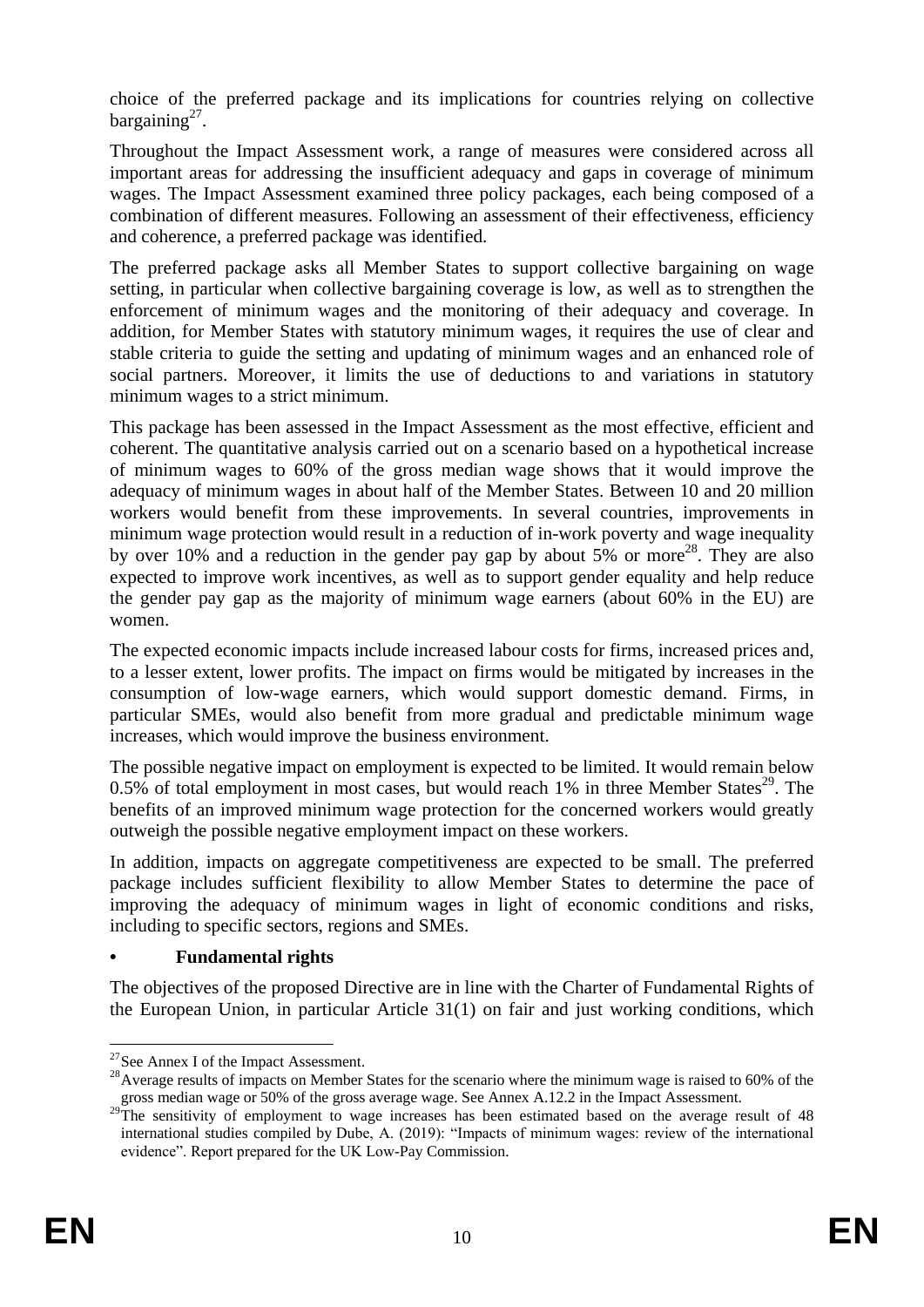provides that *'Every worker has the right to working conditions which respect his or her health, safety and dignity'*. The proposal also facilitates the exercise of the rights recognised in Article  $23^{30}$  of the Charter of Fundamental Rights, which specifically refer to equality between men and women, since it facilitates the reduction of the gender wage gap.

# **4. BUDGETARY IMPLICATIONS**

The proposal does not require additional resources from the European Union's budget.

# **5. OTHER ELEMENTS**

# **• Implementation plans and monitoring, evaluation and reporting arrangements**

Member States must transpose the Directive two years after the adoption and communicate to the Commission the national execution measures via the MNE-Database. In line with Article 153(3) TFEU, they may entrust the social partners with the implementation of the Directive.

To assess the effectiveness of the initiative, the Commission will report every year to the European Parliament and to the Council its assessment of developments in the adequacy and coverage of minimum wage protection on the basis of annual data and information to be provided by Member States. In addition, progress should be monitored in the framework of the process of economic and employment policy coordination at EU level (European Semester). In this context, the Employment Committee will examine every year the situation of collective bargaining on wage setting and of adequacy of minimum wage protection in the Member States on the basis of the reports produced by the Commission.

The Commission stands ready to provide technical support to Member States, notably through the Technical Support Instrument<sup>31</sup> and the European Social Fund plus<sup>32</sup>, to implement the Directive.

The Commission will also conduct an evaluation of the Directive five years after its transposition. Moreover, the Commission will thereafter submit a report reviewing the implementation of this Directive to the European Parliament and the Council.

# **• Detailed explanation of the specific provisions of the proposal**

# *Chapter I – General provisions*

# *Article 1 – Subject matter*

This provision defines the subject of the Directive, namely to establish a framework at Union level to ensure both that minimum wages are set at adequate level and that workers have access to minimum wage protection, in the form of a statutory minimum wage or of wages set by collective agreements.

<sup>1</sup> <sup>30</sup> Article 23 (Equality between men and women) of the Charter of Fundamental Rights of the European Union states that "*Equality between women and men must be ensured in all areas, including employment, work and pay. The principle of equality shall not prevent the maintenance or adoption of measures providing for specific advantages in favour of the under-represented sex*".

<sup>&</sup>lt;sup>31</sup>Proposal for a Regulation of the European Parliament and of the Council of 28 May 2020 on the establishment of the Technical Support Instrument, COM(2020) 409 final.

<sup>&</sup>lt;sup>32</sup>Proposal for a Regulation of the European Parliament and of the Council on the European Social Fund Plus, COM/2018/382 final.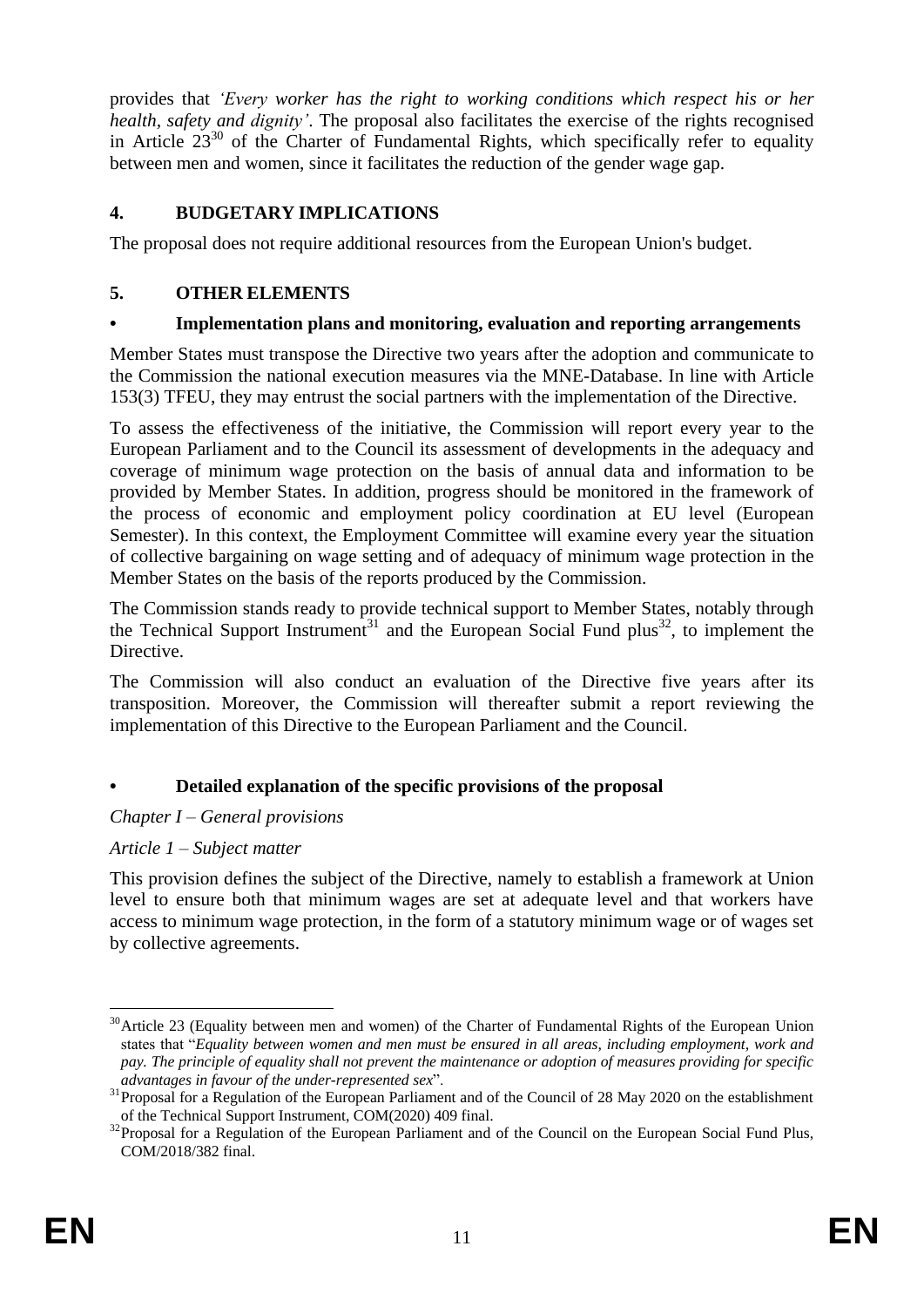The Article also clarifies that the Directive does not interfere with the freedom of Member States to set statutory minimum wages or promote access to minimum wage protection provided by collective agreements, according to national traditions and in full respect of social partners' contractual freedom. It clarifies further that the Directive does not impose any obligation to introduce a statutory minimum wage in the Member States where it does not exist nor to make the collective agreements universally applicable.

# *Article 2 – Scope*

This article clarifies the scope of the Directive, which includes workers who have an employment contract or an employment relationship as defined by the law, collective agreements or practice in each Member State, with consideration to the case-law of Court of Justice the European Union.

This approach to the personal scope of the proposed Directive was also followed for the purpose of Directives 2019/1152 and 2019/1158. It allows to address risks to exclude from the scope of the proposed Directive growing numbers of workers in non-standard forms of employment, such as domestic workers, on-demand workers, intermittent workers, voucherbased workers, bogus self-employed, platform workers, trainees and apprentices. The proposed Directive would apply to such workers, as long as they fulfil the criteria established by the Court of Justice as regards the definition of a 'worker'.

### *Article 3 – Definitions*

This provision defines a number of terms and concepts necessary to interpret the provisions of the Directive.

#### *Article 4 – Promotion of collective bargaining on wage setting*

This provision aims at increasing the collective bargaining coverage. To this end, Member States are required to take action to promote the capacity of social partners to engage in collective bargaining on wage setting, and to encourage constructive, meaningful and informed negotiations on wages.

Moreover, it requires that Member States where collective bargaining coverage (as defined in Article 3) does not reach at least 70% of the workers, provide for a framework for collective bargaining and establish an action plan to promote collective bargaining.

#### *Chapter II – Statutory minimum wages*

The provisions of this chapter only apply to Member States with statutory minimum wages.

# *Article 5 – Adequacy*

With a view to ensuring statutory minimum wage adequacy, this provision requires Member States with statutory minimum wages to provide for the following elements: national criteria for statutory minimum wage setting and updating defined in a stable and clear way; regular and timely updates; and the establishment of consultative bodies.

The national criteria should include at least the purchasing power of minimum wages, the general level of gross wages and their distribution, the growth rate of gross wages, and labour productivity developments. They should be defined in accordance with national practices, either in relevant national legislation, in decisions of the competent bodies or in tripartite agreements. The Member States are also requested to use indicative reference values to guide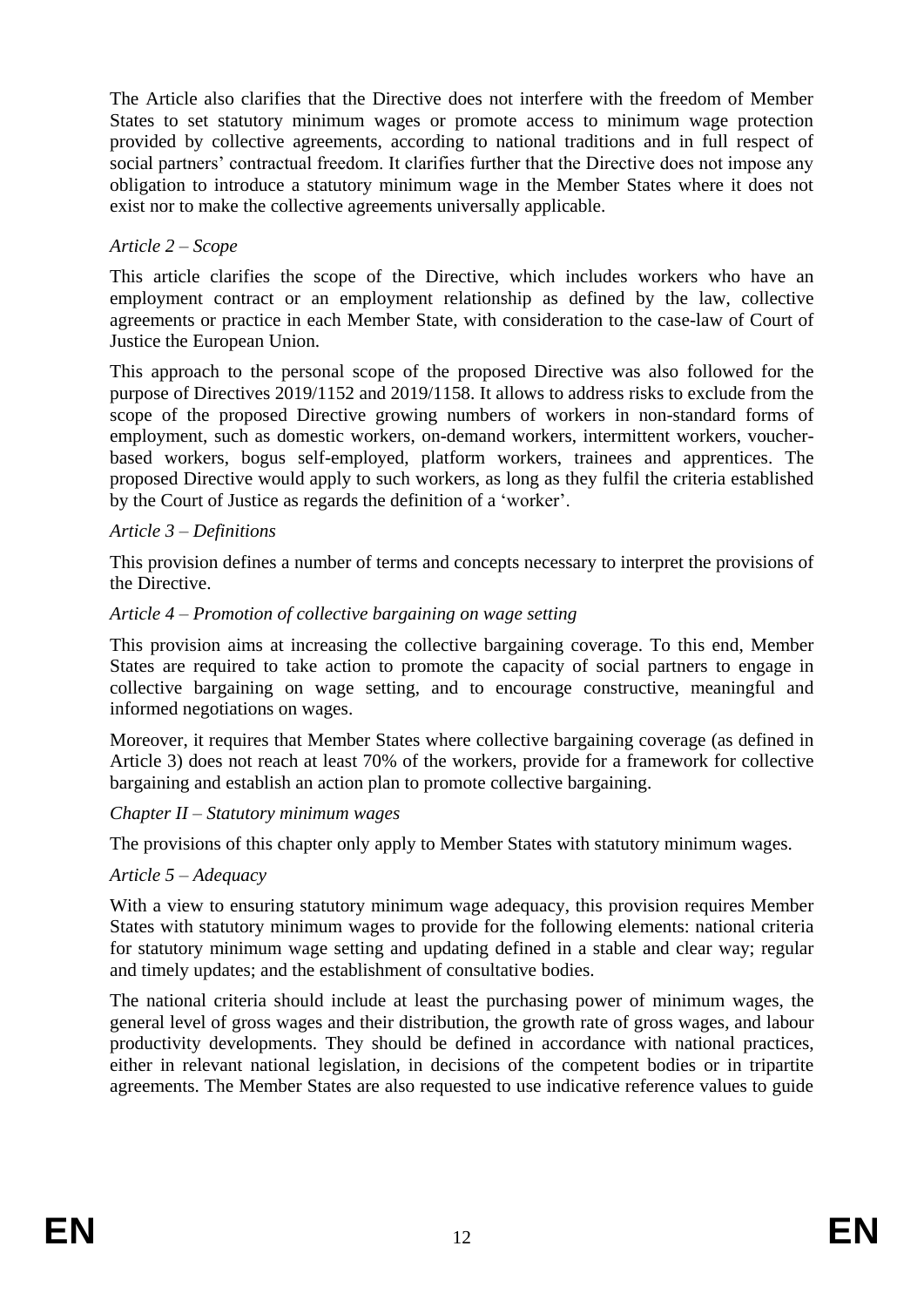the assessment of the adequacy of statutory minimum wages, such as those commonly used at international level $^{33}$ .

# *Article 6 – Variations and deductions*

To promote adequacy of minimum wages for all groups of workers, this provision asks Member States, in consultation with the social partners, to limit the use of statutory minimum wage variations and their application in time and extent.

The article also provides for protection of statutory minimum wages against unjustified or disproportionate deductions. Some deductions to statutory minimum wages may indeed be justified by a legitimate aim, for instance when ordered by a judicial authority. Others, such as deductions related to the equipment necessary to perform a job or deductions of allowances in kind, such as accommodation, may be unjustified or disproportionate.

# *Article 7 – Social partners' involvement in statutory minimum wage setting and updating*

This provision requires an effective and timely involvement of social partners in setting and updating of statutory minimum wages, including through participation in the consultative bodies mentioned under Article 5. It requires Member States to involve social partners in the definition of the criteria referred to in Article 5, the updates of minimum wages, the establishment of variations and deductions mentioned in Article 6, and the collection of data and carrying out studies in the field.

Besides contributing to ensuring and preserving minimum wage adequacy, a timely and effective involvement of the social partners is also an element of good governance that allows for an informed and inclusive decision-making process.

# *Article 8 – Effective access of workers to statutory minimum wages*

This provision requires Member States to take the necessary action, in cooperation with the social partners, to ensure effective access of workers to statutory minimum wage protection. The required action would notably consist of reinforcing the controls and field inspections system, providing guidance for enforcement authorities, and giving workers adequate information on applicable statutory minimum wages.

# *Chapter III - Horizontal provisions*

# *Article 9 – Public procurement*

This provision requires that, in the performance of public procurement and concession contracts, economic operators (including the subcontracting chain thereafter) respect the applicable collectively agreed wages and statutory minimum wages where they exist. Nonrespect of statutory minimum wage provisions or wages set in collective agreements may indeed occur in the execution of such contracts, resulting in workers being paid less than the applicable minimum wage protection.

The obligation set in this provision falls within applicable obligations in the field of labour law set in Articles 18(2) and 71(1) of Directive 2014/24/EU on public procurement, Articles 36(2) and 88(1) of Directive 2014/25/EU on procurement by entities operating in the water, energy, transport and postal services sectors and Articles 30(3) and 42(1) of Directive

<sup>1</sup> <sup>33</sup>Adequacy indicators commonly used at international level, e.g. the Kaitz index, compare the minimum wage to the median wage or the average wage. In addition, a standard of decent living defined by the Council of Europe's compares the net minimum wage to the net average wage. Comparisons are also frequent between the minimum wage and the at-risk-of-poverty rate.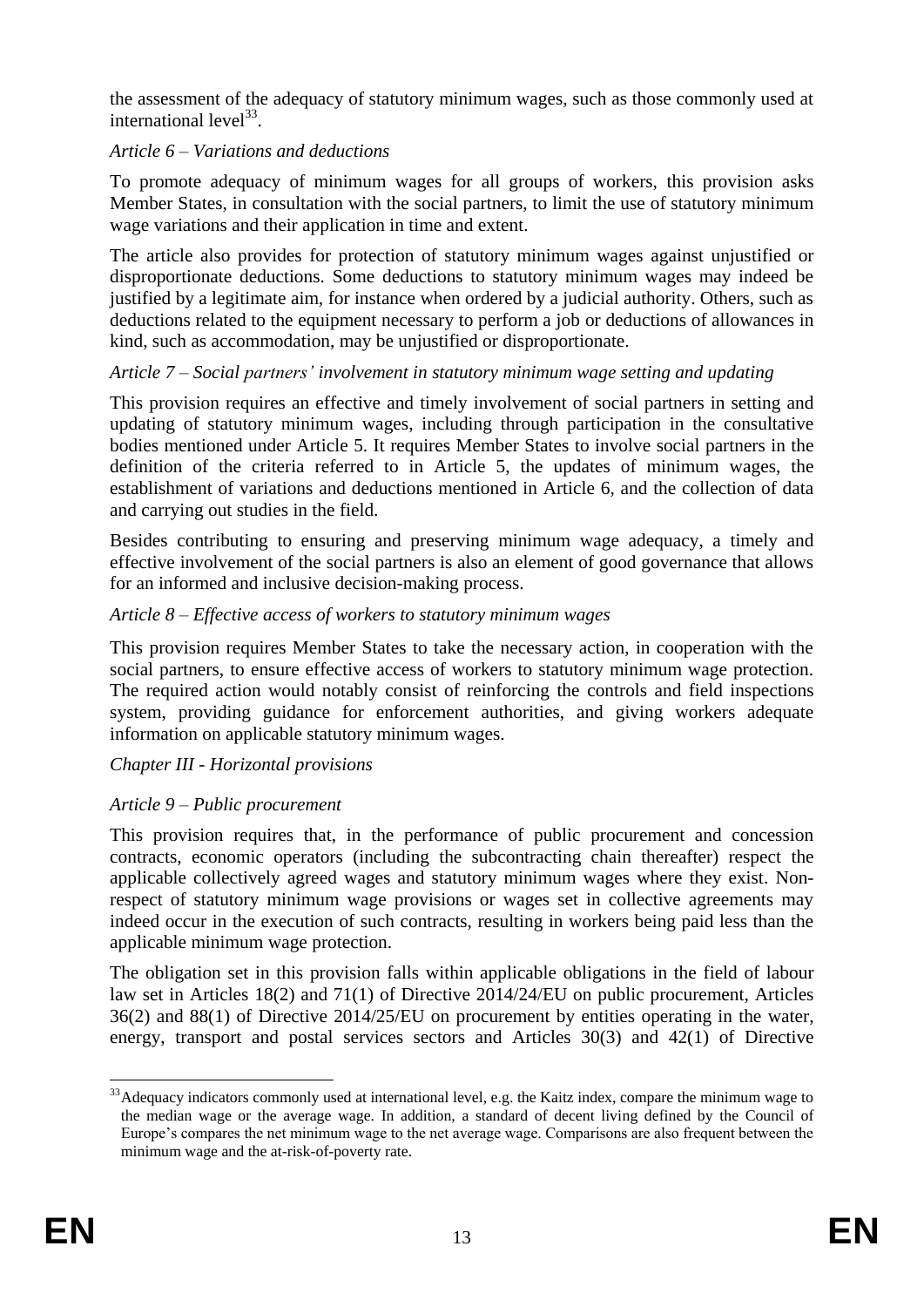2014/23/EU on the award of concession contracts. Clarifying and explicitly referring to the above provisions is intended to support and strengthen their implementation in the field of minimum wages.

### *Article 10 – Monitoring and data collection*

This provision refers to the setting-up of an effective monitoring and data collection system. Member States are required to task their competent authorities with developing effective and reliable data collecting tools, which should enable Member States to report the relevant coverage- and adequacy-related data annually to the Commission.

The provision requires Member States to ensure that the information regarding collective agreements and their wage provisions is transparent and publicly available.

With a view to monitoring the implementation of this Directive, this provision also foresees that the Commission reports to the European Parliament and the Council its assessment of developments in the adequacy and coverage of minimum wages on the basis of the information provided by Member States. In addition, based on the Commission's report, the Employment Committee would be tasked with examining the promotion of collective bargaining on wage setting and the adequacy of minimum wages in the Member States, in the framework of the process of economic and employment policy coordination at EU level.

# *Article 11 - Right to redress and protection against adverse treatment or consequences*

This provision requires Member States to ensure that, without prejudice to specific forms of redress and dispute resolution provided for, where applicable, in collective agreements, workers and their representatives have access to effective and impartial dispute resolution and a right to redress, including to adequate compensation, as well as effective protection from any form of detriment in case they decide to exercise their right of defence of their rights with regard to established minimum wage protection. Member States have to make sure that protection is given to workers and their representatives from adverse treatment or consequences by the employer, which could deter workers from lodging complaints while their rights are violated.

# *Article 12 – Penalties*

This provision requires Member States to provide for effective, proportionate and dissuasive penalties for breaches of national provisions establishing minimum wage protection.

# *Chapter IV – Final provisions*

# *Article 13 – Implementation*

This provision highlights that, pursuant to Article 153(3) TFEU, Member States may entrust the social partners with the implementation of the Directive, where social partners request to do so and as long as the Member States take all the necessary steps to ensure that they can at all times guarantee the results sought under this Directive.

#### *Article 14 - Dissemination of information*

This provision aims at ensuring awareness-raising in Members States on the rights granted by this Directive, as well as other already existing provisions in the same field.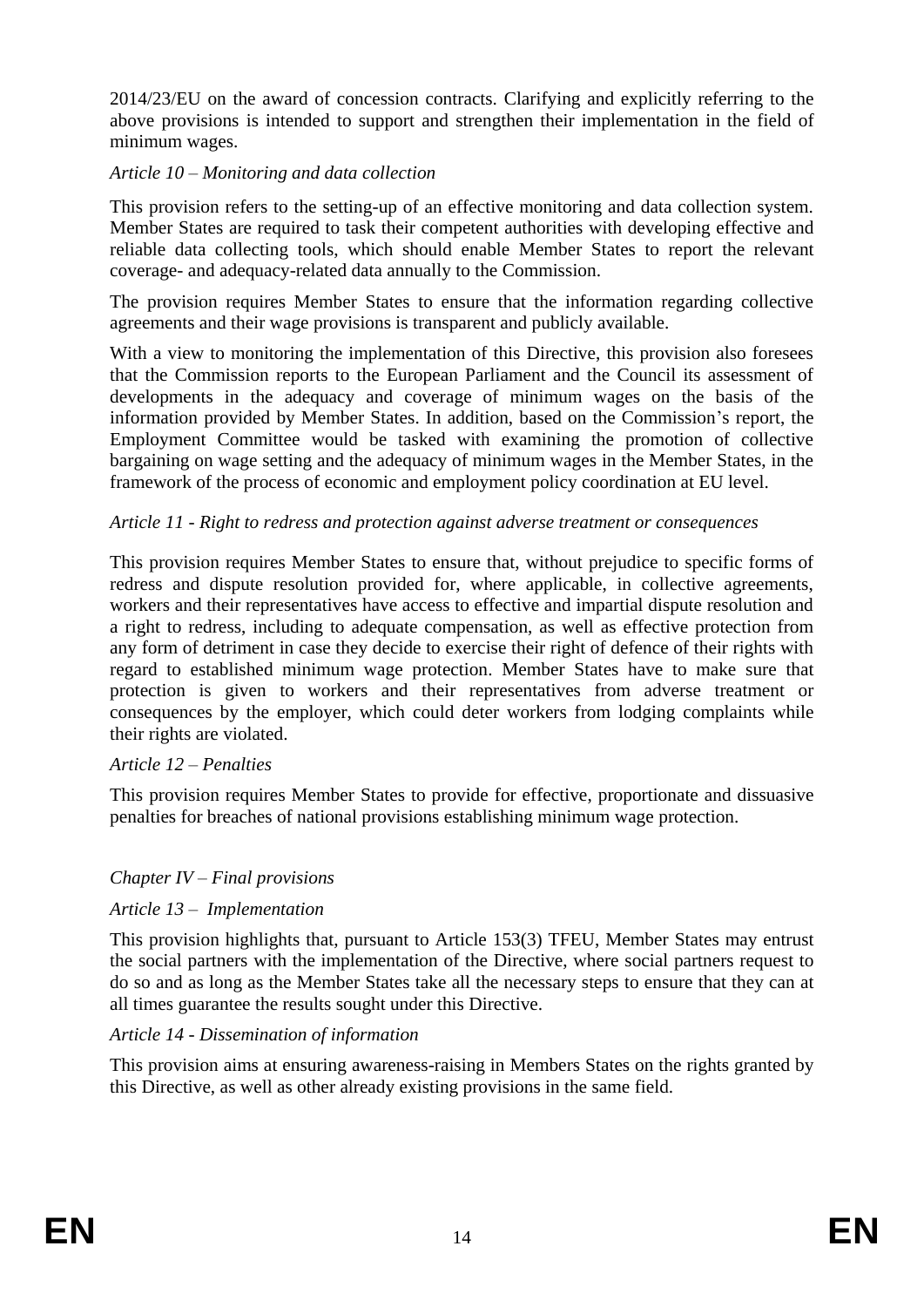### *Article 15 – Evaluation and review*

This provision stipulates that the Commission will conduct an evaluation of the Directive five years after its transposition. The Commission will report to the co-legislator thereafter reviewing the implementation of the Directive and, if it considers necessary, make proposals to revise and update it.

### *Article 16 – Non-regression and more favourable provisions*

This is a standard provision allowing Member States to provide a higher level of protection than that guaranteed by the proposed Directive, and preventing its use to lower existing standards in the same fields.

#### Article 17 - Transposition

These are standard provisions establishing the maximum period that Member States have in order to transpose the Directive into national law and communicate the relevant texts to the Commission (two years) and the obligation for Member States to communicate to the Commission information concerning the application of this Directive.

#### *Article 18 – Entry into force*

This is a standard provision stipulating that the Directive is to enter into force on the twentieth day following its publication in the Official Journal.

### *Article 19 - Addressees*

This is a standard provision on addressees, making clear that the Directive is addressed to the Member States.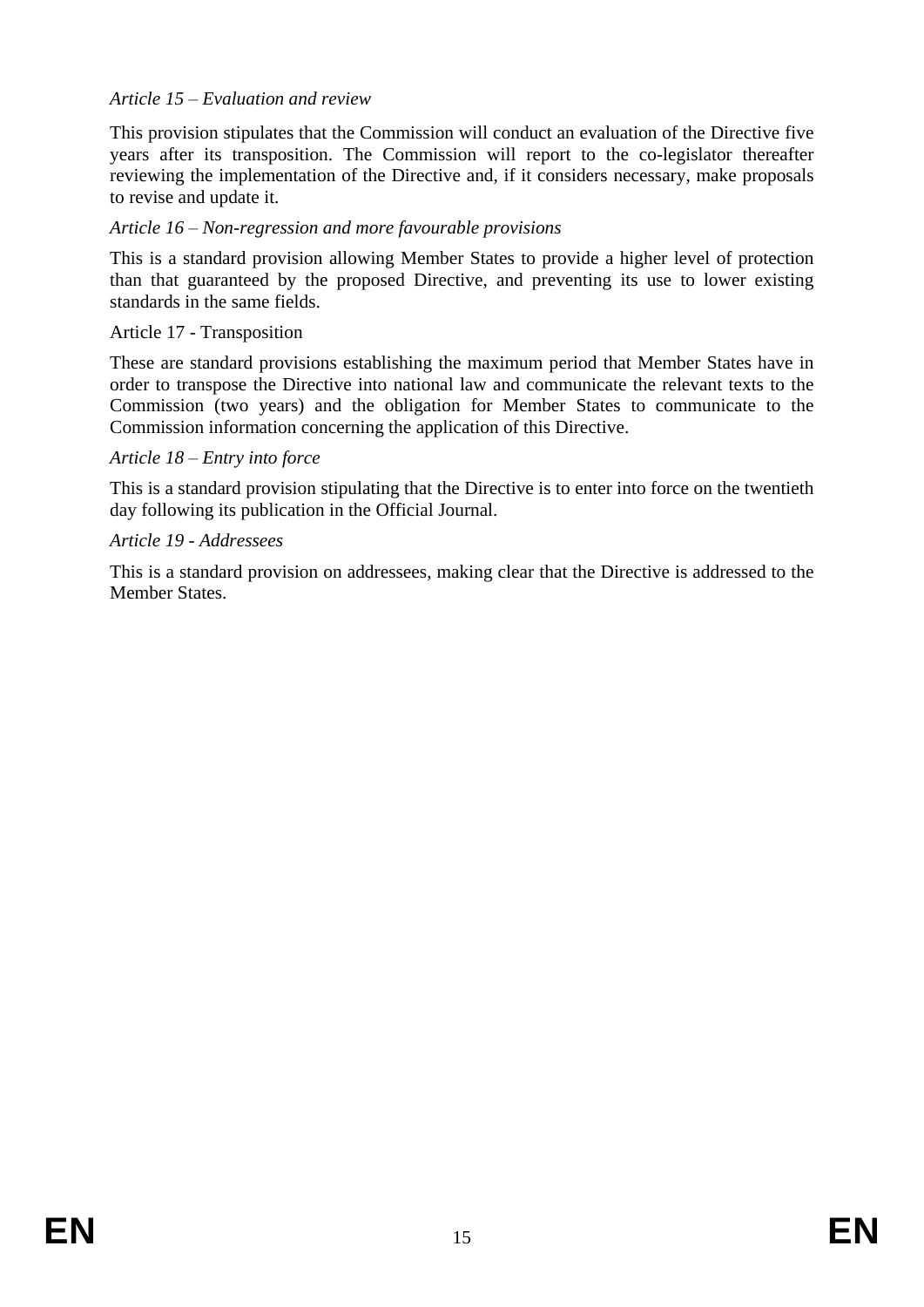### 2020/0310 (COD)

### Proposal for a

# **DIRECTIVE OF THE EUROPEAN PARLIAMENT AND OF THE COUNCIL**

### **on adequate minimum wages in the European Union**

### THE EUROPEAN PARLIAMENT AND THE COUNCIL OF THE EUROPEAN UNION,

Having regard to the Treaty on the Functioning of the European Union, and in particular Article 153 (2), in conjunction with point (b) of Article 153 (1) thereof

Having regard to the proposal from the European Commission,

After transmission of the draft legislative act to the national parliaments,

Having regard to the opinion of the European Economic and Social Committee<sup>1</sup>,

Having regard to the opinion of the Committee of the Regions<sup>2</sup>,

Acting in accordance with the ordinary legislative procedure,

Whereas:

- (1) Pursuant to Article 3 of the Treaty on European Union, the aims of the Union are, inter alia, to promote the well-being of its peoples and to work for the sustainable development of Europe based on a highly competitive social market economy.
- (2) Article 31 of the Charter of Fundamental Rights of the European Union<sup>3</sup> provides for the right of every worker to working conditions which respect his or her health, safety and dignity.
- (3) The European Social Charter establishes that all workers have the right to just conditions of work. It recognises the right of all workers to a fair remuneration sufficient for a decent standard of living for themselves and their families. Article 4 of the Charter recognises the role of freely concluded collective agreements as well as of statutory minimum wage setting mechanisms, to ensure the effective exercise of this right.
- (4) Chapter II of the European Pillar of Social Rights, proclaimed at Gothenburg on 17 November 2017, establishes a set of principles to serve as a guide towards ensuring fair working conditions. Principle No 6 of the European Pillar of Social Rights reaffirms the workers' right to fair wages that provide for a decent standard of living. It also provides that adequate minimum wages shall be ensured, in a way that provides for the satisfaction of the needs of the worker and his/her family in the light of national economic and social conditions, whilst safeguarding access to employment and incentives to seek work. Furthermore, it recalls that in-work poverty shall be prevented and that all wages shall be set in a transparent and predictable way and respecting the autonomy of the social partners.

 $\overline{1}$  $\frac{1}{2}$  OJ C, , p. .

 $\frac{2}{3}$  OJ C, , p. .

<sup>3</sup> Charter of Fundamental Rights of the European Union, 2012/C 326/02 OJEU C326/391 of 26.10.2012.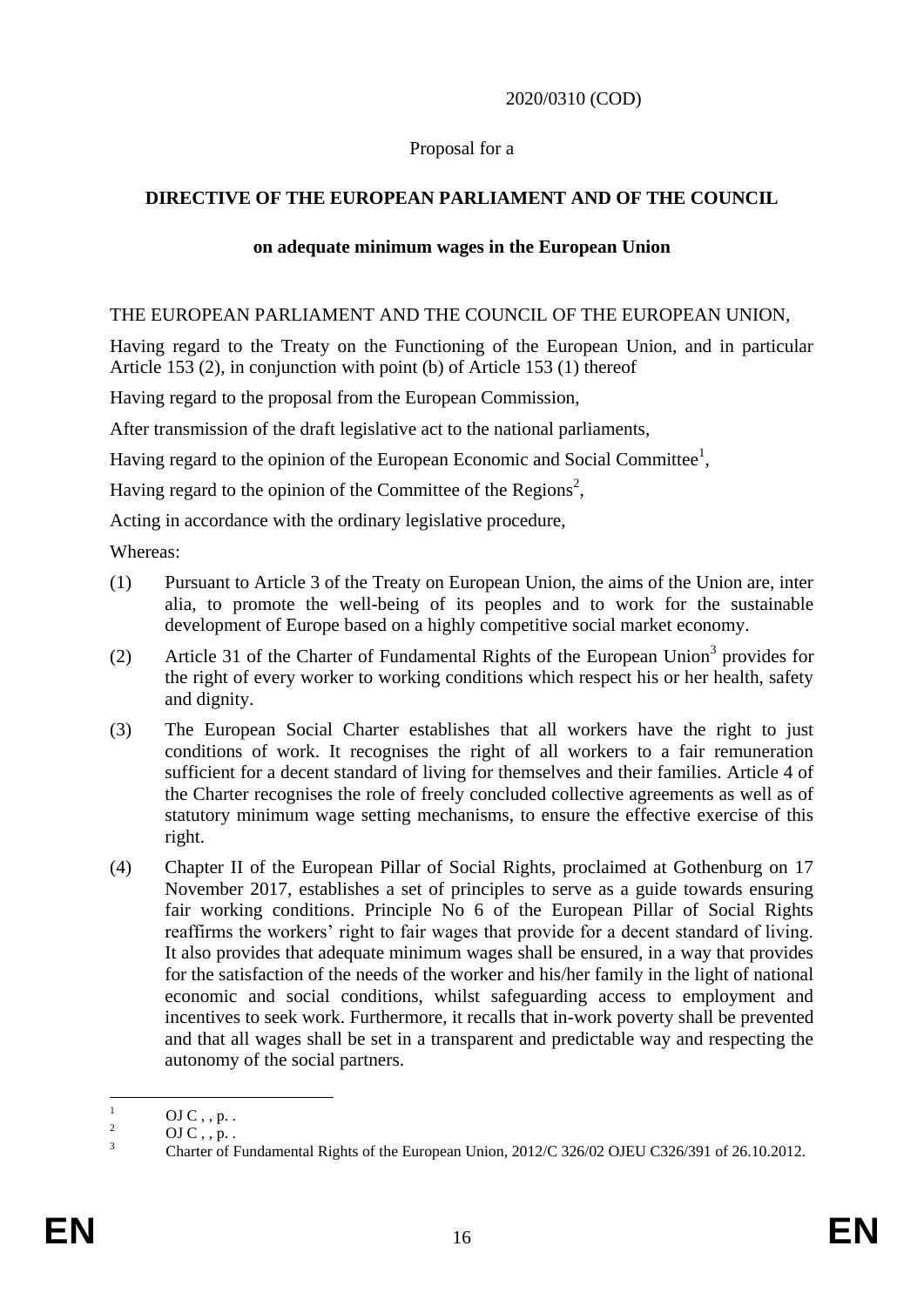- (5) Guideline 5 of Council Decision 2020/ 1512/EU on guidelines for the employment policies of the Member States<sup>4</sup> calls on Member States to ensure an effective involvement of social partners in wage-setting, providing for fair wages that enable a decent standard of living and allowing for an adequate responsiveness of wages to productivity developments, with a view to upward convergence. The Guideline also calls on Member States to promote social dialogue and collective bargaining on wage setting. It also calls on Member States and the social partners to ensure that all workers have adequate and fair wages by benefitting from collective agreements or adequate statutory minimum wages, and taking into account their impact on competitiveness, job creation and in-work poverty. The Annual Sustainable Growth Strategy 2021<sup>5</sup> states that Member States should adopt measures to ensure fair working conditions. In addition, the Annual Sustainable Growth Strategy  $2020^6$  recalled that in the context of growing social divides, it is important to ensure that each worker earns an adequate wage. Several Country Specific Recommendations have also been issued to some Member States in the field of minimum wages. However, individual countries may be little inclined to improve their minimum wage settings because of the perception that this could negatively affect their external cost competitiveness.
- (6) Better working and living conditions, including through adequate minimum wages, benefit both workers and businesses in the Union and are a prerequisite for achieving inclusive and sustainable growth. Addressing large differences in the coverage and adequacy of minimum wage protection contributes to improving the fairness of the EU labour market and promote economic, social progress and upward convergence. Competition in the Single Market should be based on high social standards, innovation and productivity improvements ensuring a level playing field.
- (7) When set at adequate levels, minimum wages protect the income of disadvantaged workers, help ensure a decent living, and limit the fall in income during bad times, as recognised in Convention 131 of the International Labour Organisation on the establishment of a system of minimum wage fixing. Minimum wages contribute to sustaining domestic demand, strengthen incentives to work, reduce wage inequalities and in-work poverty.
- (8) Women, young and low-skilled workers and persons with disabilities have a higher probability of being minimum wage or low wage earners than other groups. During economic downturns, such as the Covid-19 crisis, the role of minimum wages in protecting low-wage workers becomes increasingly important and is essential to support a sustainable and inclusive economic recovery. Addressing minimum wage contributes to gender equality, closing the gender pay and pension gap as well as elevating women out of poverty*.*
- (9) The Covid-19 pandemic is having a significant impact on the services sector and small firms, which both have a high share of minimum wage earners. In addition, minimum wages are also important in view of the structural trends that are reshaping labour markets and which are increasingly characterised by high shares of non-standard and precarious work. These trends have led to an increased job polarisation resulting in an

 $\overline{A}$ <sup>4</sup> Council Decision 2020/1512/EU of 13 October 2020 on guidelines for the employment policies of the Member States (OJ L 344, 19.10.2020, p. 22–28).

 $5$  Commission Communication COM(2020) 575 final.<br>Communication Communication COM(2010) 550 final.

<sup>6</sup> Commission Communication COM(2019) 650 final.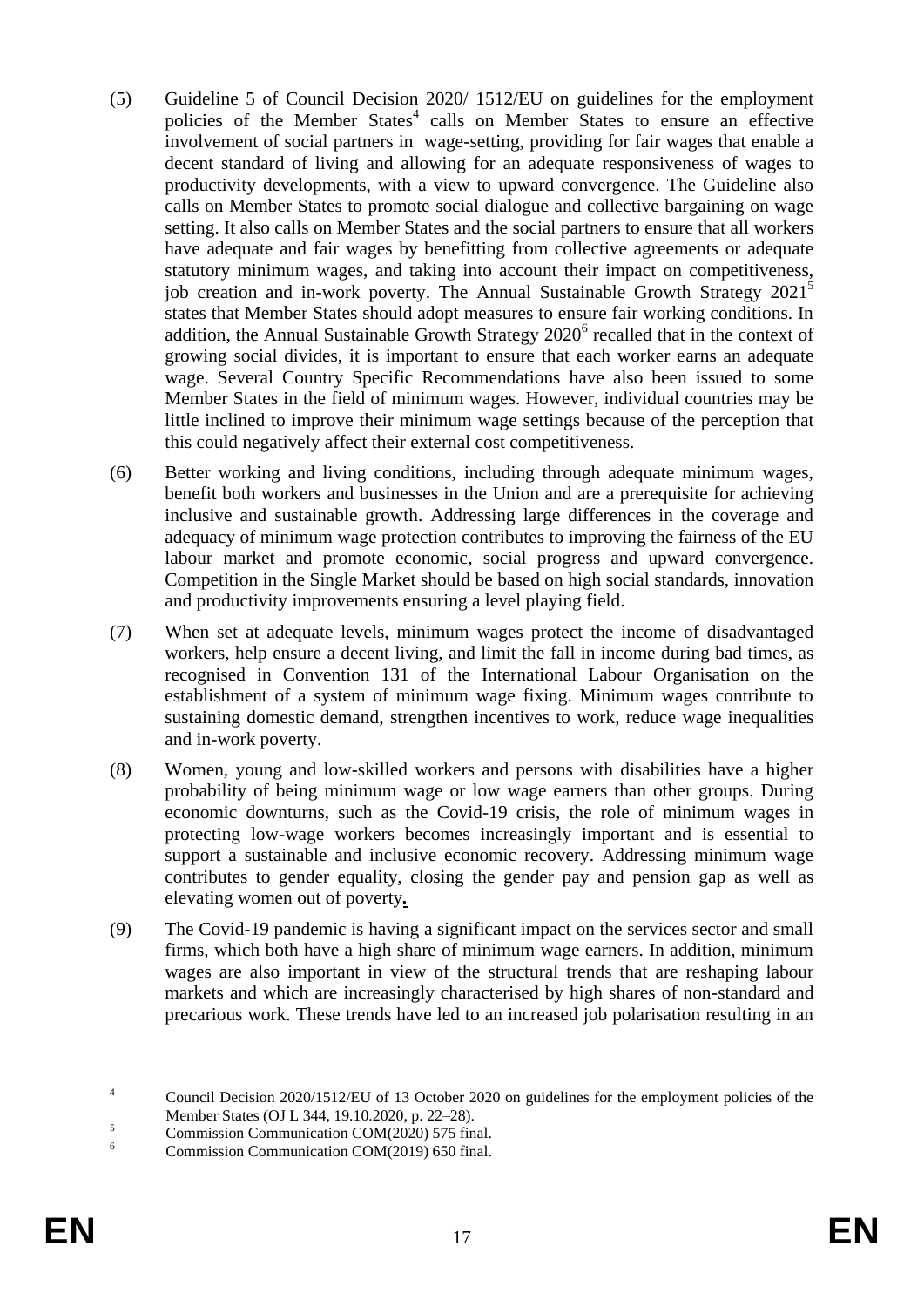increasing share of low-paid and low-skilled occupations in most Member States, as well as to higher wage inequality in some of them.

- (10) While minimum wage protection exists in all Member States, in some that protection stems from legislative provisions ("statutory minimum wages") and from collective agreements while in others it is provided exclusively, through collective agreements.
- (11) Minimum wage protection set out by collective agreements in low-paid occupations is adequate in most cases; statutory minimum wages are low compared to other wages in the economy in several Member States. In 2018, the statutory minimum wage did not provide sufficient income for a single minimum-wage earner to reach the at-risk-ofpoverty threshold in nine Member States. In addition, the use of reduced minimum wage rates (variations) and deductions from statutory minimum wages negatively affect their adequacy.
- (12) Not all workers in the Union are protected by minimum wages. In some Member States some workers, even though they are covered, receive in practice a remuneration below the statutory minimum wage due to the non-respect of existing rules. In particular, such non-compliance has been found to affect notably women, young workers, people with disabilities and agricultural workers. In Member States where minimum wage protection is provided only through collective agreements, the share of workers not covered is estimated to vary from 2% to 55% of all workers.
- (13) While strong collective bargaining at sector or cross-industry level contributes to ensuring adequate minimum wage protection, traditional collective bargaining structures have been eroding during the last decades, in part due to structural shifts in the economy towards less unionised sectors and to the decline in trade union membership related to the increase of atypical and new forms of work.
- (14) The Commission has consulted management and labour in a two-stage process with regard to possible action to address the challenges related to adequate minimum wages protection in the Union, in accordance with Article 154 of the Treaty on the Functioning of the European Union. There was no agreement among the social partners to enter into negotiations with regard to those matters. It is, however, important to take action at Union level to ensure that workers in the Union are protected by adequate minimum wages, taking into account the outcomes of the social partners' consultation.
- (15) This Directive establishes minimum requirements at Union level to ensure both that minimum wages are set at adequate level and that workers have access to minimum wage protection, in the form of a statutory minimum wage or in the form of wages set under collective agreements as defined for the purpose of this Directive.
- (16) In full respect of Article 153(5) of the Treaty on the Functioning of the European Union, this Directive neither aims to harmonise the level of minimum wages across the Union nor to establish an uniform mechanism for setting minimum wages. It does not interfere with the freedom of Member States to set statutory minimum wages or promote access to minimum wage protection provided by collective agreements, according to the traditions and specificities of each country and in full respect of national competences and social partners' contractual freedom. This Directive does not impose an obligation on the Member States where minimum wage protection is ensured exclusively via collective agreements to introduce a statutory minimum wage nor to make the collective agreements universally applicable. Also, this Directive does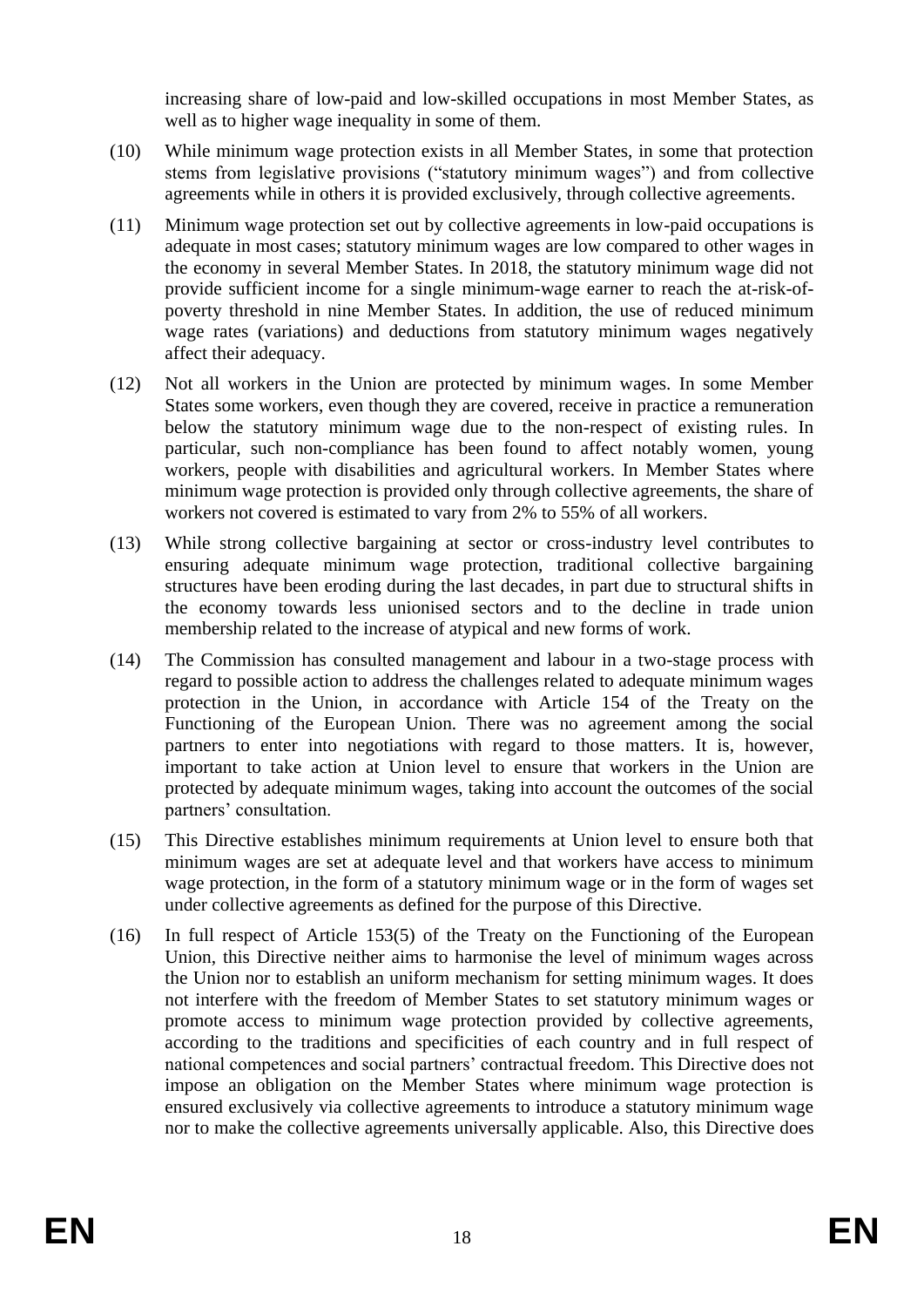not establish the level of pay, which falls within the contractual freedom of the social partners at national level and within the relevant competence of Member States.

- (17) This Directive should apply to workers who have an employment contract or employment relationship as defined by the law, collective agreements or practice in force in each Member State, with consideration to the criteria established by the Court of Justice of the European Union for determining the status of a worker. Provided that they fulfil those criteria, domestic workers, on-demand workers, intermittent workers, voucher based-workers, bogus self-employed, platform workers, trainees and apprentices could fall within the scope of this Directive. Genuinely self-employed persons do not fall within the scope of this Directive since they do not fulfil those criteria. The abuse of the status of self-employed persons, as defined in national law, either at national level or in cross-border situations, is a form of falsely declared work that is frequently associated with undeclared work. Bogus self-employment occurs when a person is declared to be self-employed while fulfilling the conditions characteristic of an employment relationship, in order to avoid certain legal or fiscal obligations. Such persons should fall within the scope of this Directive. The determination of the existence of an employment relationship should be guided by the facts relating to the actual performance of the work and not by the parties' description of the relationship.
- (18) Well-functioning collective bargaining on wage setting is an important means to ensure that workers are protected by adequate minimum wages. In the Member States with statutory minimum wages, collective bargaining supports general wage developments and therefore contributes to improving the adequacy of minimum wages. In the Member States where minimum wage protection is provided exclusively by collective bargaining, their level as well as the share of protected workers are directly determined by the functioning of the collective bargaining system and collective bargaining coverage. Strong and well-functioning collective bargaining together with a high coverage of sectorial or cross-industry collective agreements strengthen the adequacy and the coverage of minimum wages.
- (19) In a context of declining collective bargaining coverage, it is essential that the Member States promote collective bargaining to enhance workers' access to minimum wage protection provided by collective agreements. Member States with a high collective bargaining coverage tend to have a low share of low-wage workers and high minimum wages. Member States with a small share of low wage earners have a collective bargaining coverage rate above 70%. Similarly, the majority of the Member States with high levels of minimum wages relative to the median wage have a collective bargaining coverage above 70%. While all Member States should be encouraged to promote collective bargaining, those who do not reach this level of coverage should, in consultation and/or agreement with the social partners, provide for or, where it already exists, strengthen a framework of facilitative procedures and institutional arrangements enabling the conditions for collective bargaining. Such framework should be established by law or by tripartite agreement..
- (20) Sound rules, procedures and practice for setting and updating statutory minimum wages are necessary to deliver adequate minimum wages, while safeguarding jobs and the competitiveness of firms including small and medium-sized enterprises. They include a number of elements to preserve the adequacy of statutory minimum wages, including criteria and indicators to assess adequacy, regular and timely updates, the existence of consultative bodies and the involvement of social partners. A timely and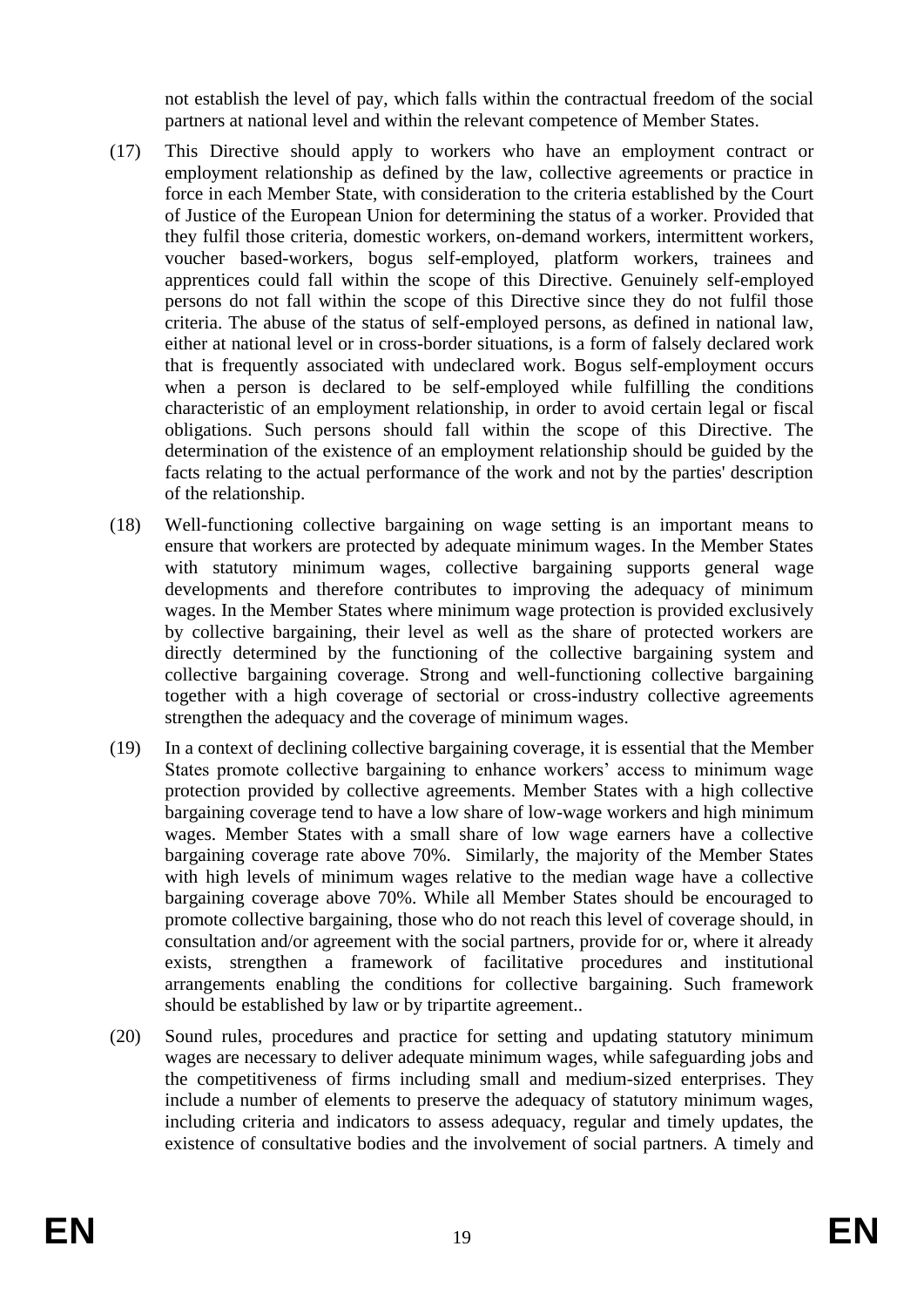effective involvement of the latter is another element of good governance that allows for an informed and inclusive decision-making process.

- (21) Minimum wages are considered adequate if they are fair in relation to the wage distribution in the country and if they provide a decent standard of living. The adequacy of statutory minimum wages is determined in view of the national socioeconomic conditions, including employment growth, competitiveness as well as regional and sectoral developments. Their adequacy should be assessed at least in relation to their purchasing power, to the productivity developments and to their relation to the gross wage levels, distribution and growth. The use of indicators commonly used at international level, such as 60% of the gross median wage and 50% of the gross average wage, can help guide the assessment of minimum wage adequacy in relation to the gross level of wages.
- (22) To promote adequacy of minimum wages for all groups of workers, variations and deductions from statutory minimum wages should be limited to a minimum, while ensuring that social partners are duly consulted in their definition. Some deductions to statutory minimum wages may be justified by a legitimate aim, including overstated amounts paid or deductions ordered by a judicial authority. Others, such as deductions related to the equipment necessary to perform a job or deductions of allowances in kind, such as accommodation, may be unjustified or disproportionate.
- (23) An effective enforcement system, including controls and field inspections, is necessary to ensure the functioning of national statutory minimum wage frameworks. To strengthen the effectiveness of enforcement authorities, a close cooperation with the social partners is also needed, including to address critical challenges such as those related to sub-contracting, bogus self-employment or non-recorded overtime. Moreover, workers should have easily access to appropriate information on applicable statutory minimum wages to ensure an adequate degree of transparency and predictability as regards their working conditions.
- (24) The effective implementation of minimum wage protection set out by legal provisions or provided by collective agreements is essential in the performance of public procurement and concession contracts. Non-respect of collective agreements providing for minimum wage protection in a given sector may indeed occur in the execution of such contracts or in the sub-contracting chain thereafter, resulting in workers being paid less than the wage level agreed in the sectoral collective agreements. To prevent such situations, economic operators have to apply to their workers the wages set by collective agreements for the relevant sector and geographical area in order to abide by applicable obligations in the field of labour law, in accordance with Articles 18(2) and 71(1) of Directive 2014/24/EU of the European Parliament and the Council on public procurement<sup>7</sup>, Articles 36(2) and 88(1) of Directive 2014/25/EU of the European Parliament and the Council<sup>8</sup> on procurement by entities operating in the water, energy, transport and postal services sectors and Articles 30(3) and 42(1) of Directive

 $\overline{7}$ <sup>7</sup> Directive 2014/24/EU of the European Parliament and of the Council of 26 February 2014 on public procurement and repealing Directive 2004/18/EC (OJ L 94, 28.3.2014, p. 65).

<sup>&</sup>lt;sup>8</sup> Directive 2014/25/EU of the European Parliament and of the Council of 26 February 2014 on procurement by entities operating in the water, energy, transport and postal services sectors and repealing Directive 2004/17/EC (OJ L 94, 28.3.2014, p. 243).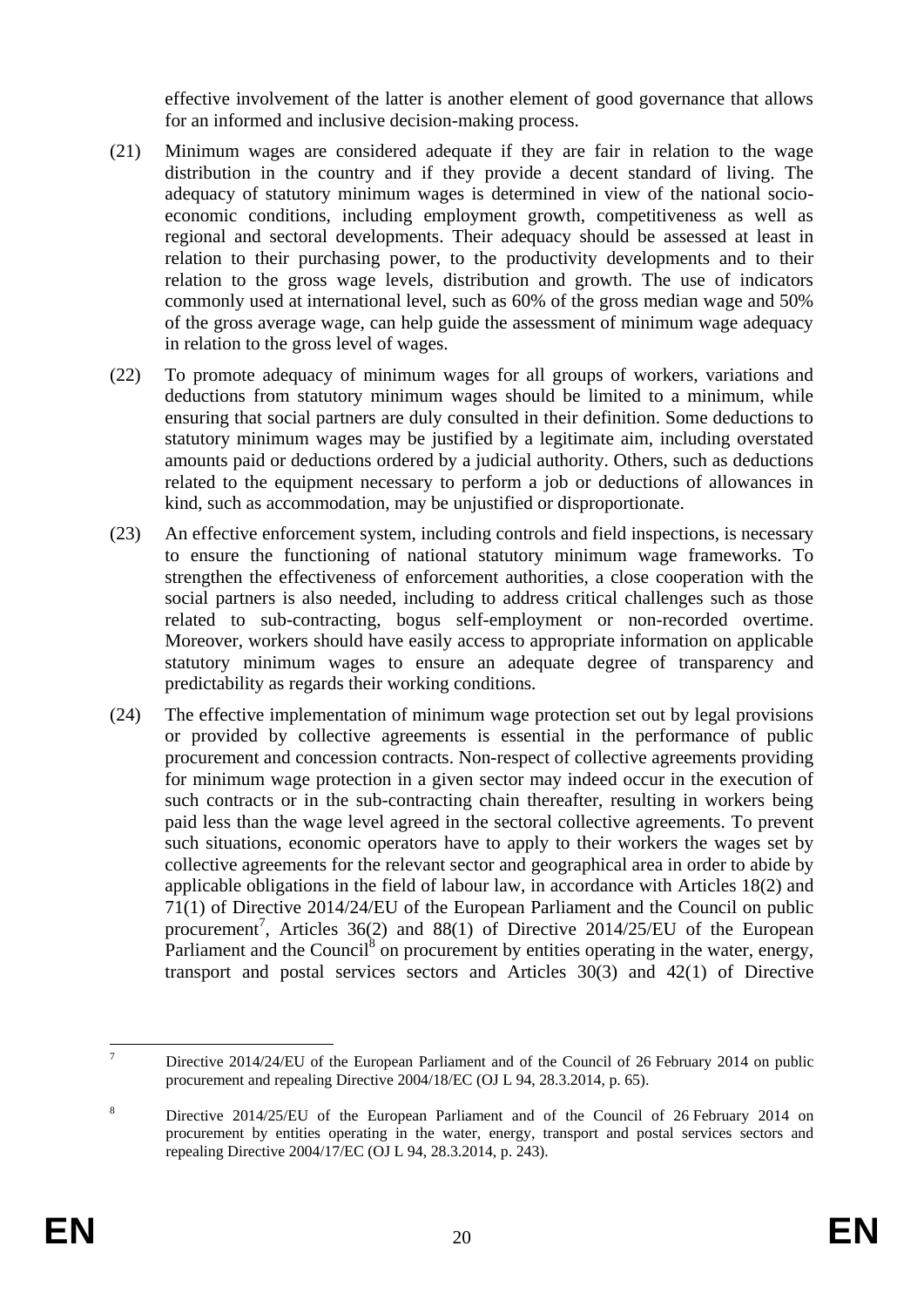$2014/23/EU$  of the European Parliament and the Council  $9$  on the award of concession contracts.

- (25) Reliable monitoring and data collection are key to ensure the effective protection of minimum wages. The Commission should report every year to the European Parliament and to the Council its assessment of developments in the adequacy and coverage of minimum wages on the basis of annual data and information to be provided by Member States. In addition, progress should be monitored in the framework of the process of economic and employment policy coordination at Union level. In that context, the Employment Committee should examine every year the situation in the Member States on the basis of the reports produced by the Commission and other multilateral surveillance tools such as benchmarking.
- (26) Workers should be in a position to exercise their right of defence when their rights relating to established minimum wage protection are violated. In order to prevent that workers are deprived from their rights, and without prejudice to specific forms of redress and dispute resolution provided for in collective agreements, including systems of collective dispute resolution, Member States should take the necessary measures to ensure that they have access to effective and impartial dispute resolution and a right to redress, including to adequate compensation, as well as effective protection from any form of detriment in case they decide to exercise their right of defence.
- (27) The Commission should conduct an evaluation providing the basis for a review on the effective implementation of this Directive. The Council and the European Parliament should be informed of the results of such review.
- (28) The reforms and measures adopted by the Member States to promote adequate minimum wage protection of workers, while being steps in the right direction, have not been comprehensive and systematic. Moreover, individual countries may be little inclined to improve the adequacy and coverage of minimum wages because of the perception that this could negatively affect their external cost competitiveness. Since the objectives of this Directive cannot be sufficiently achieved by the Member States, but can rather, by reason of their scale and effects, be better achieved at Union level, the Union may adopt measures, in accordance with the principle of subsidiarity as set out in Article 5 of the Treaty on the European Union. In accordance with the principle of proportionality, as set out in that Article, this Directive does not go beyond what is necessary in order to achieve those objectives.
- (29) This Directive lays down minimum requirements, thus leaving untouched Member States' prerogative to introduce and maintain more favourable provisions. Rights acquired under the existing national legal framework should continue to apply, unless more favourable provisions are introduced by this Directive. The implementation of this Directive cannot be used to reduce existing rights for workers, nor can it constitute valid grounds for reducing the general level of protection afforded to workers in the field covered by this Directive.
- (30) In implementing this Directive Member States should avoid imposing administrative, financial and legal constraints in a way which would hold back the creation and development of micro, small and medium-sized enterprises. Member States are therefore invited to assess the impact of their transposition act on small and medium-

 $\overline{9}$ Directive 2014/23/EU of the European Parliament and of the Council of 26 February 2014 on the award of concession contract (OJ L 94, 28.3.2014, p. 1).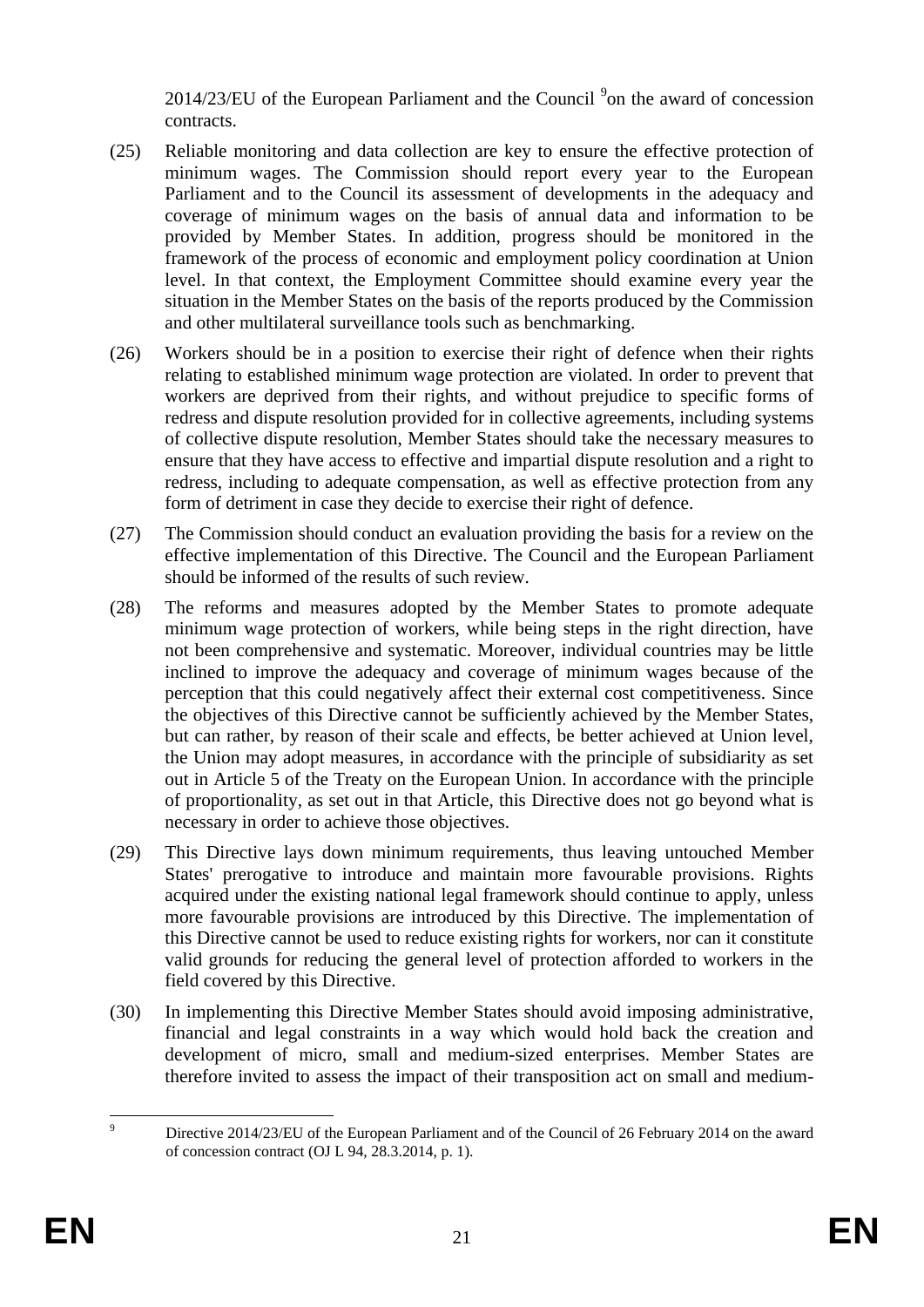sized enterprises in order to ensure that they are not disproportionately affected, giving specific attention to micro-enterprises and to the administrative burden, and to publish the results of such assessments. If found that micro, small and medium-sized enterprises are disproportionately affected, Member States should consider introducing measures to support these enterprises to adjust their remuneration structures to the new requirements.

(31) The Technical Support Instrument<sup>10</sup> and the European Social Fund plus<sup>11</sup> are available to Member States to develop or improve the technical aspects of minimum wage frameworks, including on assessment of adequacy, monitoring and data collection, broadening access, as well as on enforcement and on general capacity building related to the implementation of said frameworks.

#### HAVE ADOPTED THIS DIRECTIVE:

# CHAPTER I

# **GENERAL PROVISIONS**

### *Article 1*

#### **Subject matter**

- 1. With a view to improving working and living conditions in the Union, this Directive establishes a framework for:
	- (a) setting adequate levels of minimum wages;
	- (b) access of workers to minimum wage protection, in the form of wages set out by collective agreements or in the form of a statutory minimum wage where it exists.

This Directive shall be without prejudice to the full respect of the autonomy of social partners, as well as their right to negotiate and conclude collective agreements.

- 2. This Directive shall be without prejudice to the choice of the Member States to set statutory minimum wages or promote access to minimum wage protection provided by collective agreements.
- 3. Nothing in this Directive shall be construed as imposing an obligation on the Member States where wage setting is ensured exclusively via collective agreements to introduce a statutory minimum wage nor to make the collective agreements universally applicable.

# *Article 2*

# **Scope**

This Directive applies to workers in the Union who have an employment contract or employment relationship as defined by law, collective agreements or practice in force in each

 $10<sup>1</sup>$ <sup>10</sup> *Proposal for a Regulation of the European Parliament and of the Council of 28 May 2020 on the establishment of the Technical Support Instrument, COM(2020) 409 final*

<sup>11</sup> *Proposal for a Regulation of the European Parliament and of the Council on the European Social Fund Plus, COM/2018/382 final.*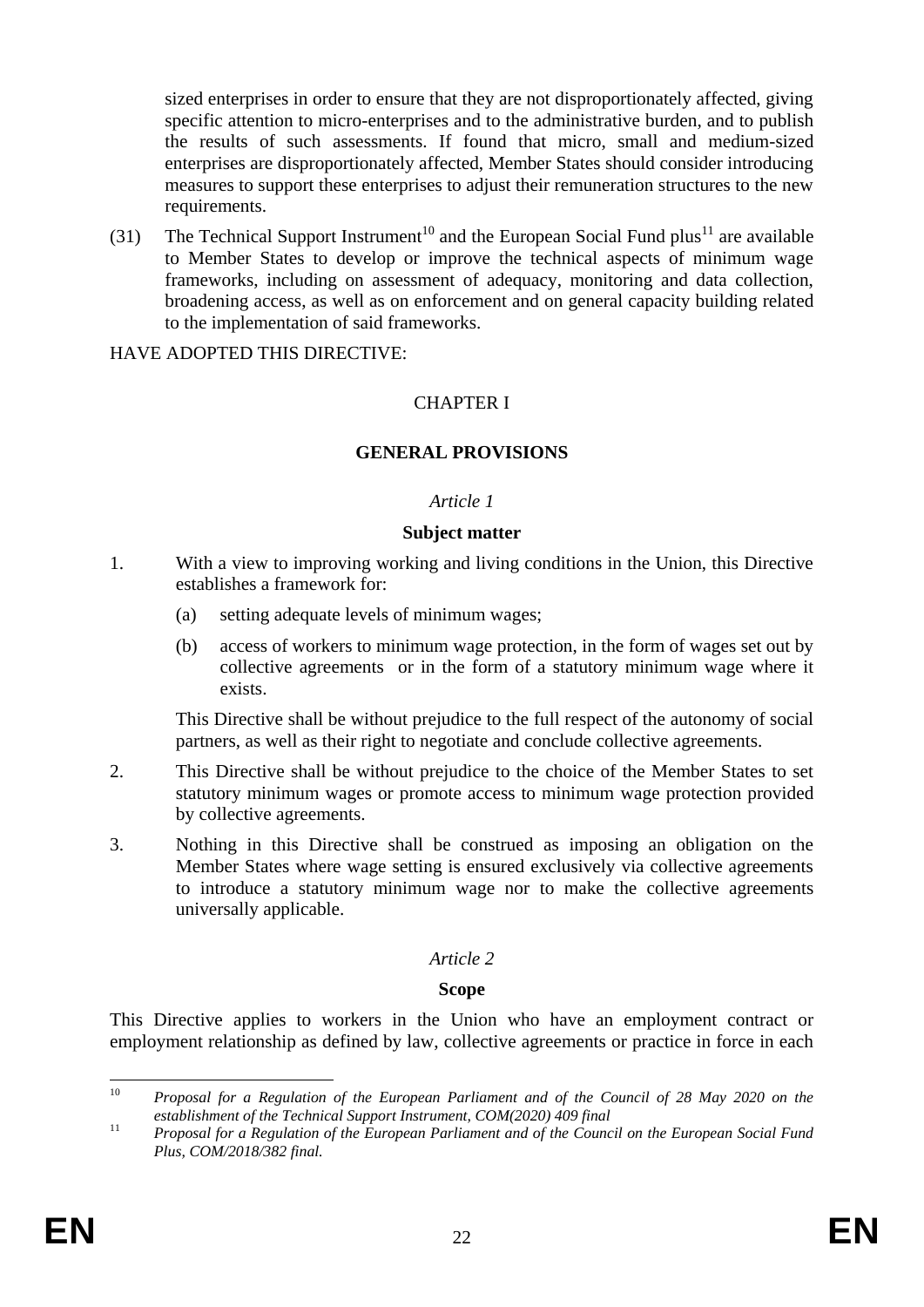Member State, with consideration to the case-law of the Court of Justice of the European Union.

# *Article 3*

### **Definitions**

For the purposes of this Directive, the following definitions apply:

- (1) 'minimum wage' means the minimum remuneration that an employer is required to pay to workers for the work performed during a given period, calculated on the basis of time or output;
- (2) 'statutory minimum wage' means a minimum wage set by law, or other binding legal provisions;
- (3) 'collective bargaining' means all negotiations which take place between an employer, a group of employers or one or more employers' organisations, on the one hand, and one or more workers' organisations, on the other, for determining working conditions and terms of employment; and/or regulating relations between employers and workers; and/or regulating relations between employers or their organisations and a worker organisation or worker organisations;
- (4) 'collective agreement' means all agreements in writing regarding working conditions and terms of employment concluded by the social partners as an outcome of collective bargaining;
- (5) 'collective bargaining coverage' means the share of workers at national level to whom a collective agreement applies;

#### *Article 4*

#### **Promotion of collective bargaining on wage setting**

- 1. With the aim to increase the collective bargaining coverage Member States shall take, in consultation with the social partners, at least the following measures:
	- (a) promote the building and strengthening of the capacity of the social partners to engage in collective bargaining on wage setting at sector or cross-industry level;
	- (b) encourage constructive, meaningful and informed negotiations on wages among social partners;
- 2. Member States where collective bargaining coverage is less than 70% of the workers defined within the meaning of Article 2 shall in addition provide for a framework of enabling conditions for collective bargaining, either by law after consultation of the social partners or by agreement with them, and shall establish an action plan to promote collective bargaining. The action plan shall be made public and shall be notified to the European Commission.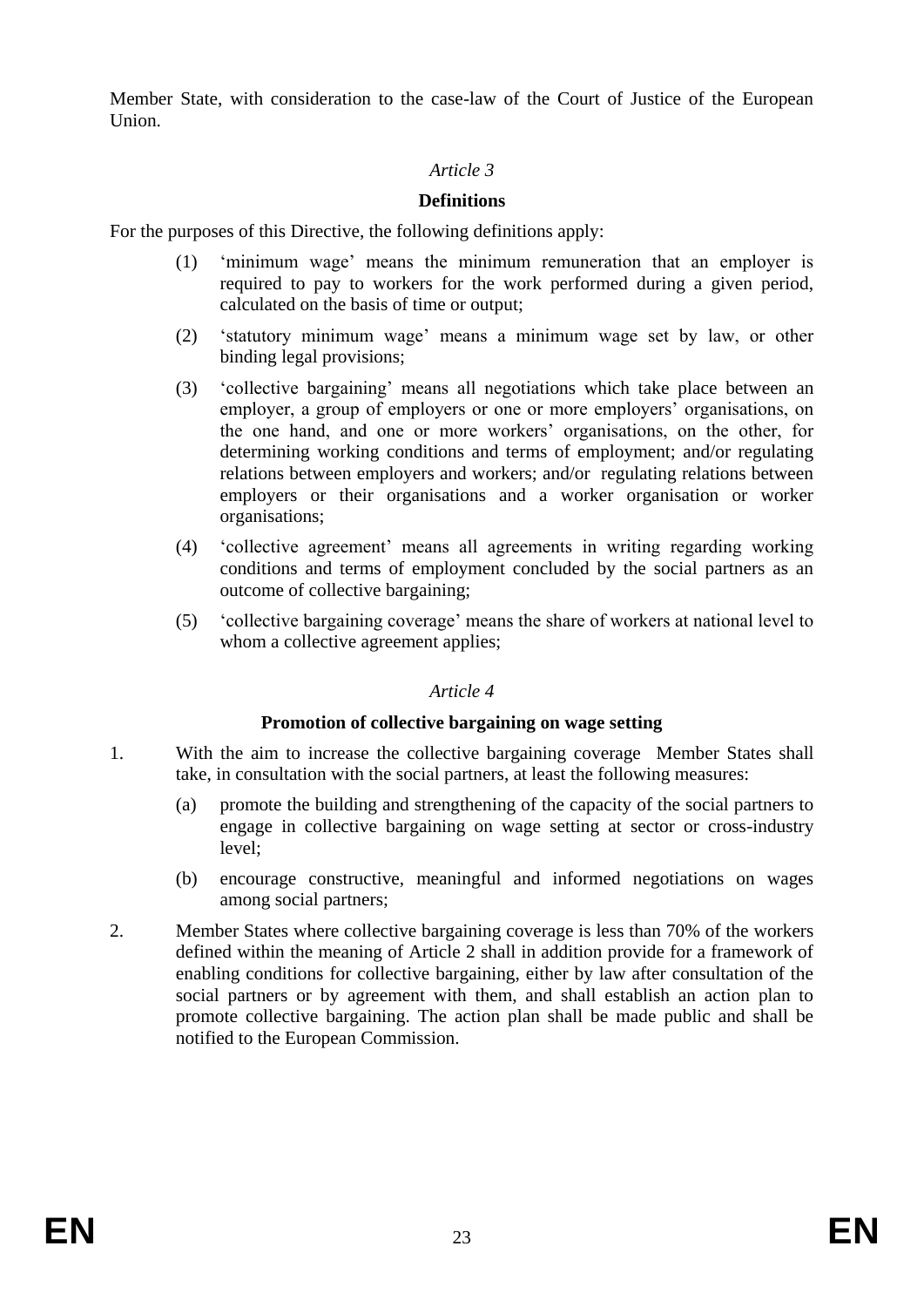# CHAPTER II

# **STATUTORY MINIMUM WAGES**

### *Article 5*

#### **Adequacy**

- 1. Member States with statutory minimum wages shall take the necessary measures to ensure that the setting and updating of statutory minimum wages are guided by criteria set to promote adequacy with the aim to achieve decent working and living conditions, social cohesion and upward convergence. Member States shall define those criteria in accordance with their national practices, either in relevant national legislation, in decisions of the competent bodies or in tripartite agreements. The criteria shall be defined in a stable and clear way.
- 2. The national criteria referred to in paragraph 1 shall include at least the following elements:
	- (a) the purchasing power of statutory minimum wages, taking into account the cost of living and the contribution of taxes and social benefits;
	- (b) the general level of gross wages and their distribution;
	- (c) the growth rate of gross wages;
	- (d) labour productivity developments.
- 3. Member States shall use indicative reference values to guide their assessment of adequacy of statutory minimum wages in relation to the general level of gross wages, such as those commonly used at international level.
- 4. Member States shall take the necessary measures to ensure the regular and timely updates of statutory minimum wages in order to preserve their adequacy.
- 5. Member States shall establish consultative bodies to advise the competent authorities on issues related to statutory minimum wages.

#### *Article 6*

#### **Variations and deductions**

- 1. Member States may allow different rates of statutory minimum wage for specific groups of workers. Member States shall keep these variations to a minimum, and ensure that any variation is non-discriminatory, proportionate, limited in time if relevant, and objectively and reasonably justified by a legitimate aim.
- 2. Member States may allow deductions by law that reduce the remuneration paid to workers to a level below that of the statutory minimum wage. Member States shall ensure that these deductions from statutory minimum wages are necessary, objectively justified and proportionate.

#### *Article 7*

#### **Involvement of social partners in statutory minimum wage setting and updating**

Member States shall take the necessary measures to ensure that the social partners are involved in a timely and effective manner in statutory minimum wage setting and updating,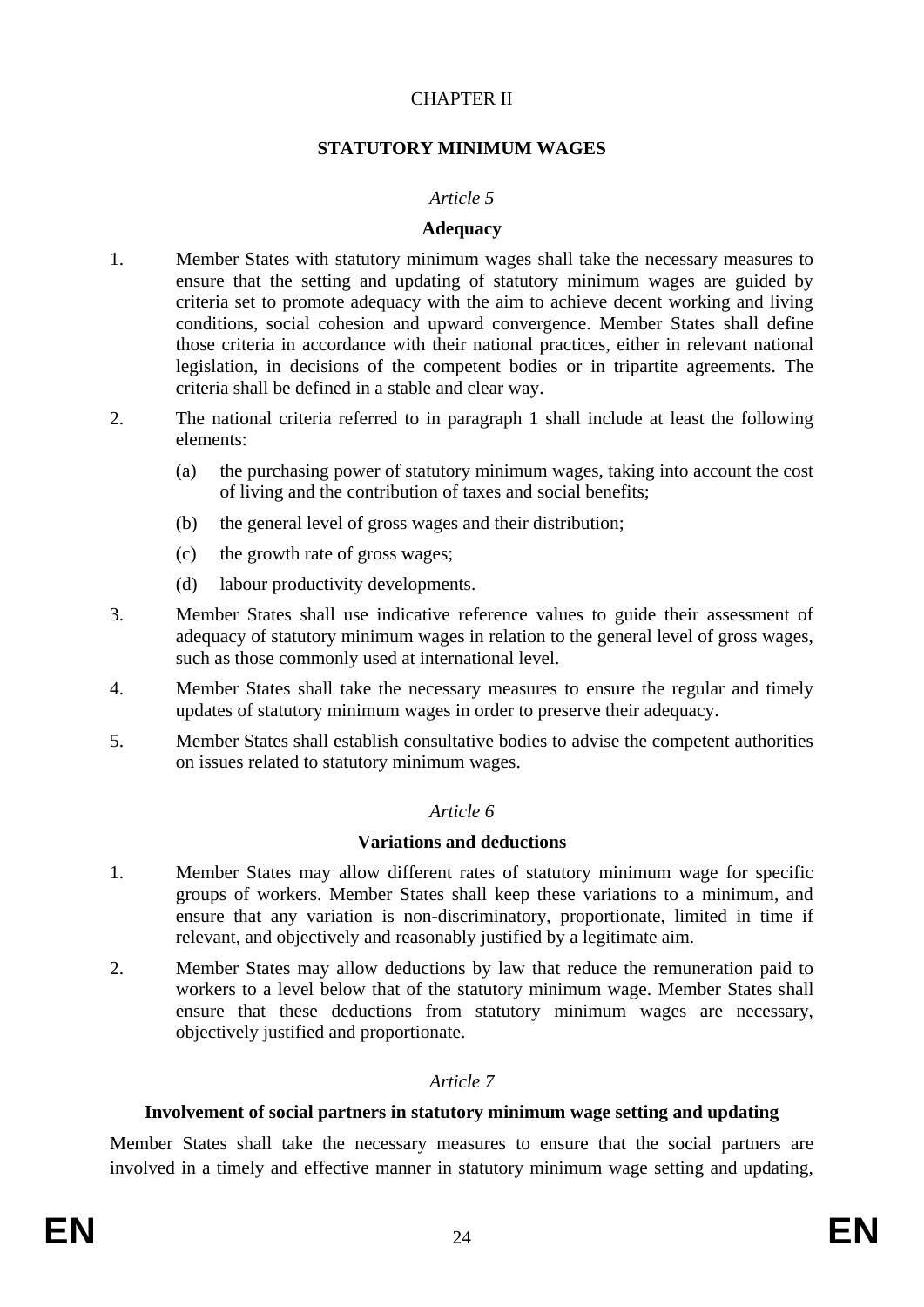including through participation in consultative bodies referred to in Article 5(5) and notably as concerns:

- (a) the selection and application of criteria and indicative reference values referred to in Article 5 (1) (2) and (3) for the determination of statutory minimum wage levels;
- (b) the updates of statutory minimum wage levels referred to in Article 5 (4);
- (c) the establishment of variations and deductions in statutory minimum wages referred to in Article 6;
- (d) the collection of data and the carrying out of studies for the information of statutory minimum wage setting authorities;

# *Article 8*

# **Effective access of workers to statutory minimum wages**

Member States shall, in cooperation with social partners, take the following measures to enhance the access of workers to statutory minimum wage protection as appropriate:

- (1) strengthen the controls and field inspections conducted by labour inspectorates or the bodies responsible for the enforcement of statutory minimum wages. The controls and inspections shall be proportionate and non-discriminatory;
- (2) develop guidance for enforcement authorities to proactively target and pursue non-compliant businesses;
- (3) ensure that information on statutory minimum wages is made publicly available in a clear, comprehensive and easily accessible way.

# CHAPTER III

# **HORIZONTAL PROVISIONS**

# *Article 9*

# **Public procurement**

In accordance with Directive 2014/24/EU, Directive 2014/25/EU and Directive 2014/23/EU, Member States shall take appropriate measures to ensure that in the performance of public procurement or concession contracts economic operators comply with the wages set out by collective agreements for the relevant sector and geographical area and with the statutory minimum wages where they exist.

# *Article 10*

# **Monitoring and data collection**

1. Member States shall task their competent authorities with developing effective data collection tools to monitor the coverage and adequacy of minimum wages.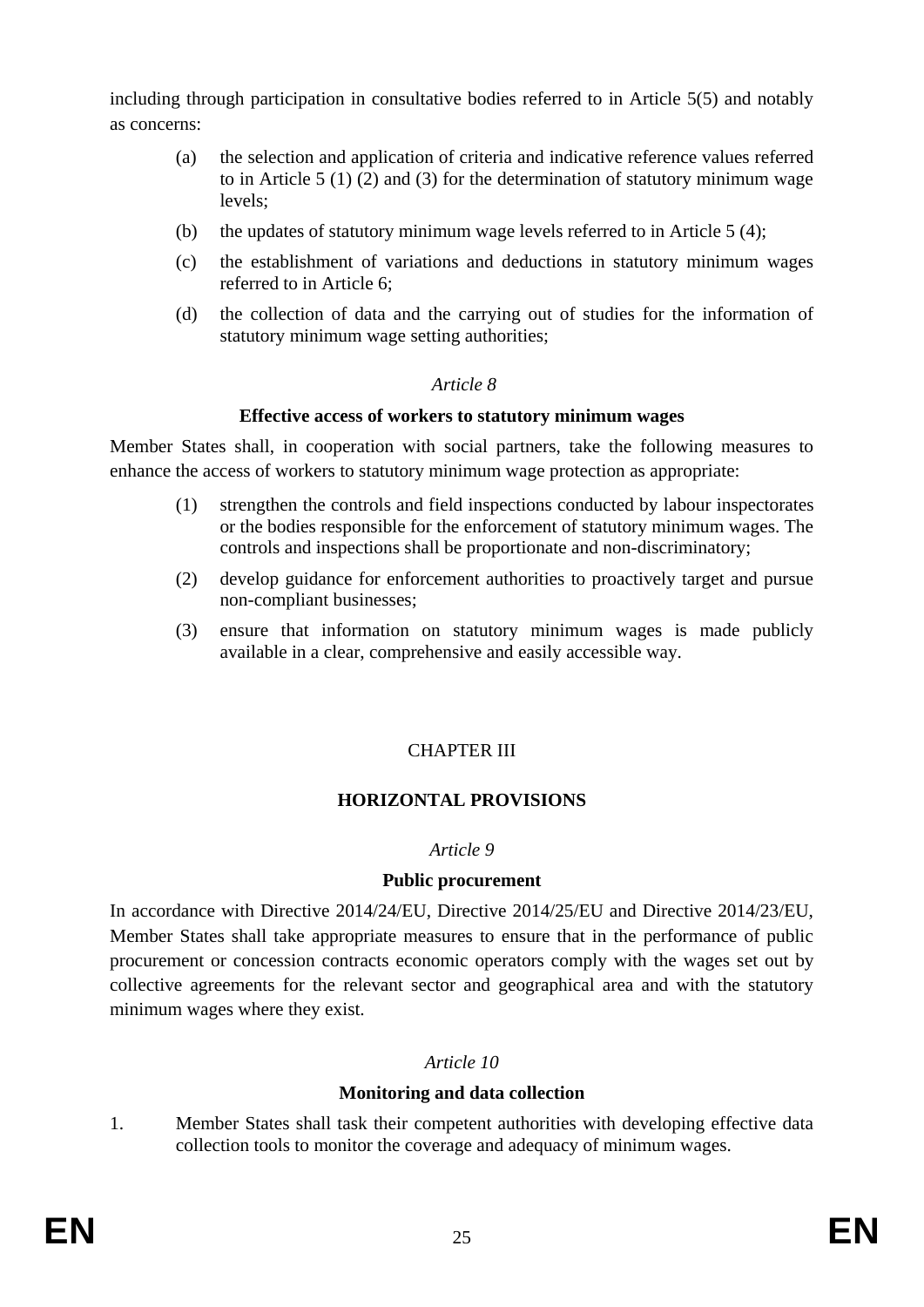- 2. Member States shall report the following data to the Commission on an annual basis, before 1 October of each year:
	- (a) for statutory minimum wages:
		- (i) the level of the statutory minimum wage and the share of workers covered by it;
		- (ii) the existing variations and the share of workers covered by them;
		- (iii) the existing deductions;
		- (iv) the rate of collective bargaining coverage.
	- (b) for minimum wage protection provided only by collective agreements:
		- (i) the distribution in deciles of such wages weighted by the share of covered workers;
		- (ii) the rate of collective bargaining coverage;
		- (iii) the level of wages for workers not having minimum wage protection provided by collective agreements and its relation to the level of wages of workers having such minimum protection.

Member States shall provide the statistics and information referred to in this paragraph disaggregated by gender, age, disability, company size and sector.

The first report shall cover years [*X, Y, Z: the three years preceding the transposition year*] and shall be delivered by [*1 st of October YY: year after transposition*]. The Member States may omit statistics and information which are not available before [*date of transposition*].

The Commission may request Member States to provide further information on a case by case basis where it considers such information necessary for monitoring the effective implementation of this Directive.

- 3. Member States shall ensure that information regarding minimum wage protection, including collective agreements and wage provisions therein, is transparent and publicly accessible.
- 4. The Commission shall assess the data transmitted by the Member States in the reports referred to in paragraph 2, and shall report annually to the European Parliament and to the Council.
- 5. On the basis of the report issued by the Commission, the Employment Committee set up in accordance with Article 150 TFEU shall carry out every year an examination of the promotion of collective bargaining on wage setting and of the adequacy of minimum wages in the Member States.

# *Article 11*

#### **Right to redress and protection against adverse treatment or consequences**

1. Member States shall ensure that, without prejudice to specific forms of redress and dispute resolution provided for, where applicable, in collective agreements, workers, including those whose employment relationship has ended, have access to effective and impartial dispute resolution and a right to redress, including adequate compensation, in the case of infringements of their rights relating to statutory minimum wages or minimum wage protection provided by collective agreements.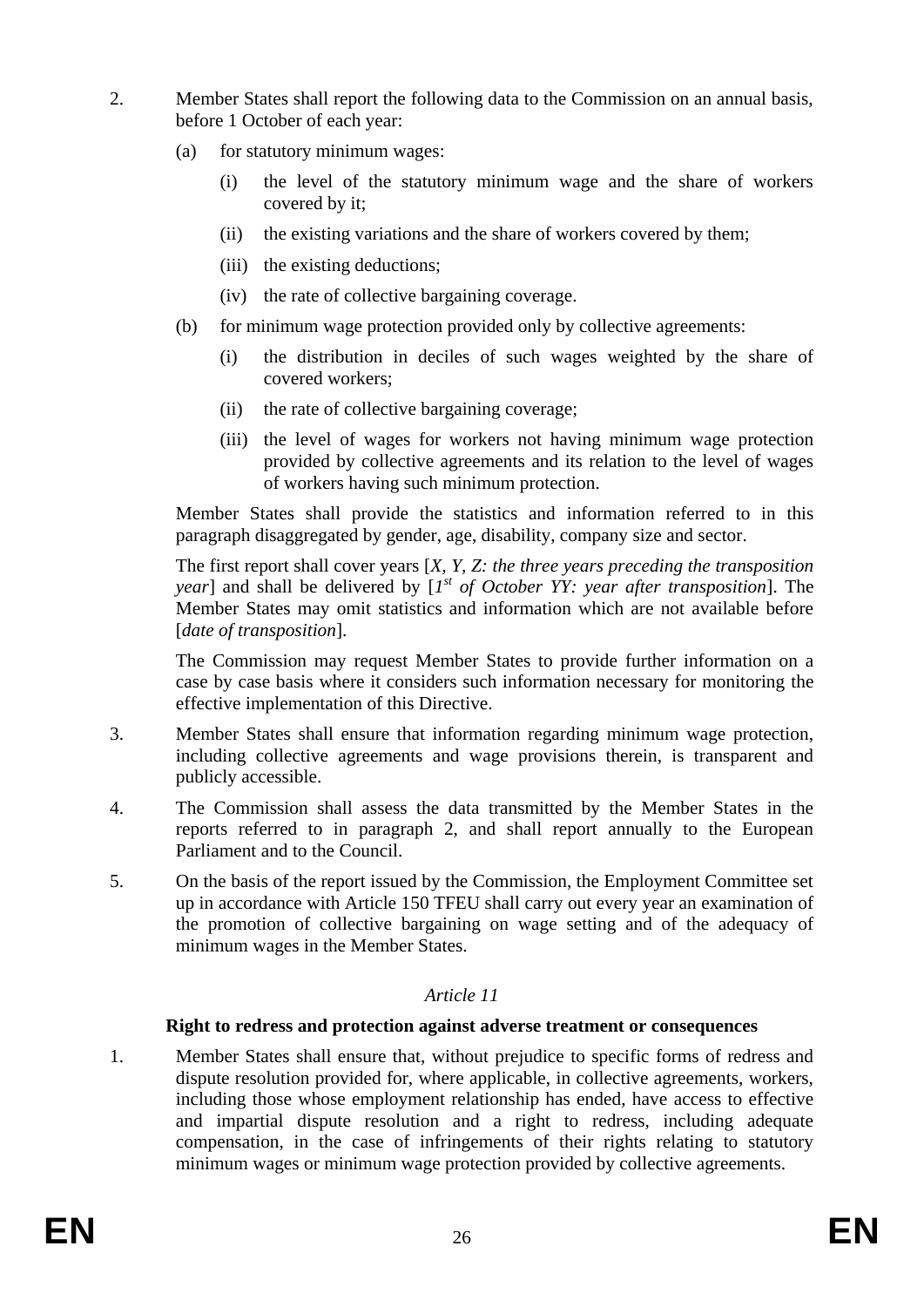2. Member States shall take the measures necessary to protect workers, including those who are workers' representatives, from any adverse treatment by the employer and from any adverse consequences resulting from a complaint lodged with the employer or resulting from any proceedings initiated with the aim of enforcing compliance with the rights relating to statutory minimum wages or minimum wage protection provided by collective agreements.

#### *Article 12*

#### **Penalties**

Member States shall lay down the rules on penalties applicable to infringements of national provisions. The penalties provided for shall be effective, proportionate and dissuasive.

#### CHAPTER IV

#### **FINAL PROVISIONS**

#### *Article 13*

#### **Implementation**

Member States may entrust the social partners with the implementation of this Directive, where the social partners jointly request to do so. In so doing, the Member States shall take all necessary steps to ensure that the results sought by this Directive are guaranteed at all times.

#### *Article 14*

#### **Dissemination of information**

Member States shall ensure that the national measures transposing this Directive, together with the relevant provisions already in force relating to the subject matter as set out in Article 1, are brought to the attention of workers and employers, including SMEs.

#### *Article 15*

#### **Evaluation and review**

The Commission shall conduct an evaluation of the Directive by [*five years after the date of transposition*]. The Commission shall submit thereafter a report to the European Parliament and the Council reviewing the implementation of the Directive and propose, where appropriate, legislative amendments.

#### *Article 16*

#### **Non-regression and more favourable provisions**

- 1. This Directive shall not constitute valid grounds for reducing the general level of protection already afforded to workers within Member States.
- 2. This Directive shall not affect Member States' prerogative to apply or to introduce laws, regulations or administrative provisions which are more favourable to workers